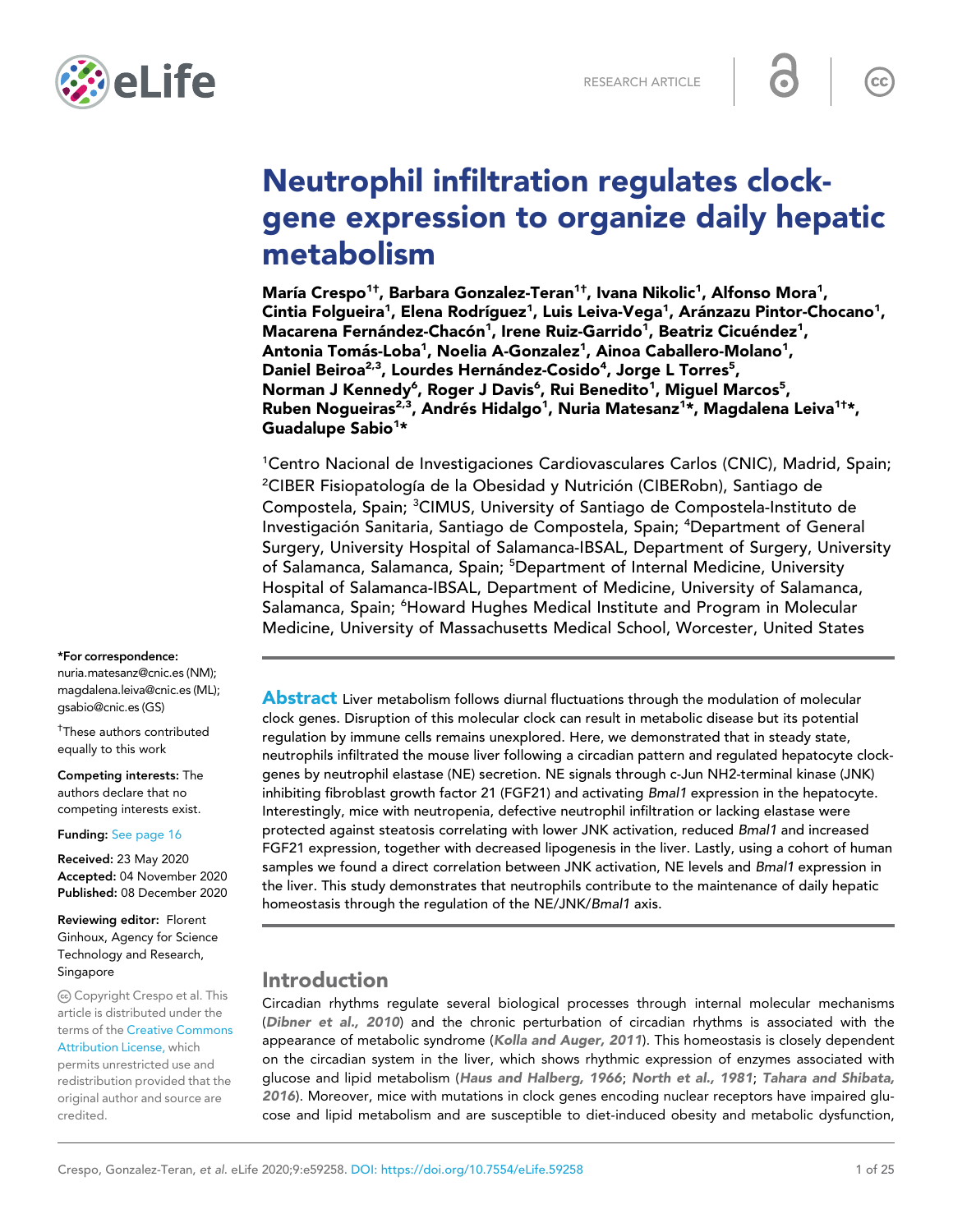**eLife digest** Every day, the body's biological processes work to an internal clock known as the circadian rhythm. This rhythm is controlled by 'clock genes' that are switched on or off by daily physical and environmental cues, such as changes in light levels. These daily rhythms are very finely tuned, and disturbances can lead to serious health problems, such as diabetes or high blood pressure.

The ability of the body to cycle through the circadian rhythm each day is heavily influenced by the clock of one key organ: the liver. This organ plays a critical role in converting food and drink into energy. There is evidence that neutrophils – white blood cells that protect the body by being the first response to inflammation – can influence how the liver performs its role in obese people, by for example, releasing a protein called elastase. Additionally, the levels of neutrophils circulating in the blood change following a daily pattern. Crespo, González-Terán et al. wondered whether neutrophils enter the liver at specific times of the day to control liver's daily rhythm.

Crespo, González-Terán et al. revealed that neutrophils visit the liver in a pattern that peaks when it gets light and dips when it gets dark by counting the number of neutrophils in the livers of mice at different times of the day. During these visits, neutrophils secreted elastase, which activated a protein called JNK in the cells of the mice's liver. This subsequently blocked the activity of another protein, FGF21, which led to the activation of the genes that allow cells to make fat molecules for storage. JNK activation also switched on the clock gene, *Bmal1*, ultimately causing fat to build up in the mice's liver. Crespo, González-Terán et al. also found that, in samples from human livers, the levels of elastase, the activity of JNK, and whether the *Bmal1* gene was switched on were tightly linked. This suggests that neutrophils may be controlling the liver's rhythm in humans the same way they do in mice.

Overall, this research shows that neutrophils can control and reset the liver's daily rhythm using a precisely co-ordinated series of molecular changes. These insights into the liver's molecular clock suggest that elastase, JNK and *BmaI1* may represent new therapeutic targets for drugs or smart medicines to treat metabolic diseases such as diabetes or high blood pressure.

consistent with the idea that these genes control hepatic metabolic homeostasis ([Delezie et al.,](#page-17-0) [2012](#page-17-0); [Kudo et al., 2008](#page-17-0); [Lamia et al., 2008](#page-17-0); [Rey et al., 2011](#page-18-0); [Tong and Yin, 2013](#page-18-0); [Turek et al.,](#page-18-0) [2005](#page-18-0); [Yang et al., 2006](#page-19-0)). Besides, recent reports have shown that hepatic physiology follows a diurnal rhythm driven by clock genes, with expression of proteins involved in fatty acid synthesis higher in the morning while those controlling fatty acid oxidation are higher at sunset ([Toledo et al., 2018](#page-18-0); [Zhou et al., 2015](#page-19-0)).

Blood leukocyte levels also oscillate diurnally, as does the release of hematopoietic stem cells and progenitor cells from the bone marrow (BM) ([Haus and Smolensky, 1999](#page-17-0); [Lucas et al., 2008](#page-17-0); Méndez-Ferrer et al., 2008) and their recruitment into tissues ([Adrover et al., 2019](#page-16-0); [He et al.,](#page-17-0) [2018](#page-17-0); [Scheiermann et al., 2012](#page-18-0)). Oscillatory expression of clock genes in peripheral tissues is largely tuned by the suprachiasmatic nucleus ([Dibner et al., 2010](#page-17-0); [Druzd and Scheiermann, 2013](#page-17-0); [Huang et al., 2011](#page-17-0); [Reppert and Weaver, 2002](#page-18-0)); however, the potential regulation of daily rhythms of specific tissues by immune cells remains largely unexplored, both in steady state and during inflammation. Although the molecular mechanisms linking circadian rhythms and metabolic disease are largely unknown, several studies have demonstrated a strong association between leukocyte activation and metabolic diseases ([McNelis and Olefsky, 2014](#page-18-0)). A prime example is the BM, where engulfment of infiltrating neutrophils by tissue-resident macrophages modulates the hematopoietic niche ([Casanova-Acebes et al., 2013](#page-16-0)).

The circadian clock is dysregulated by obesity ([Kohsaka et al., 2007](#page-17-0); [Xu et al., 2014](#page-19-0)), and recent studies suggest that liver leukocyte recruitment and migration show a circadian rhythm ([Scheiermann et al., 2012](#page-18-0); [Solt et al., 2012](#page-18-0)) whose alteration can result in steatosis ([Solt et al.,](#page-18-0) [2012](#page-18-0); [Xu et al., 2014](#page-19-0)). Neutrophils are key factors in steatosis development (González-Terán et al., [2016](#page-17-0); [Keller et al., 2009](#page-17-0); [Mansuy-Aubert et al., 2013](#page-18-0); [Nathan, 2006](#page-18-0)) and show diurnal oscillations in their recruitment and migration to multiple tissues ([Scheiermann et al., 2012](#page-18-0); [Solt et al., 2012](#page-18-0)). Here, we demonstrate that circadian neutrophil infiltration into the liver controls the expression of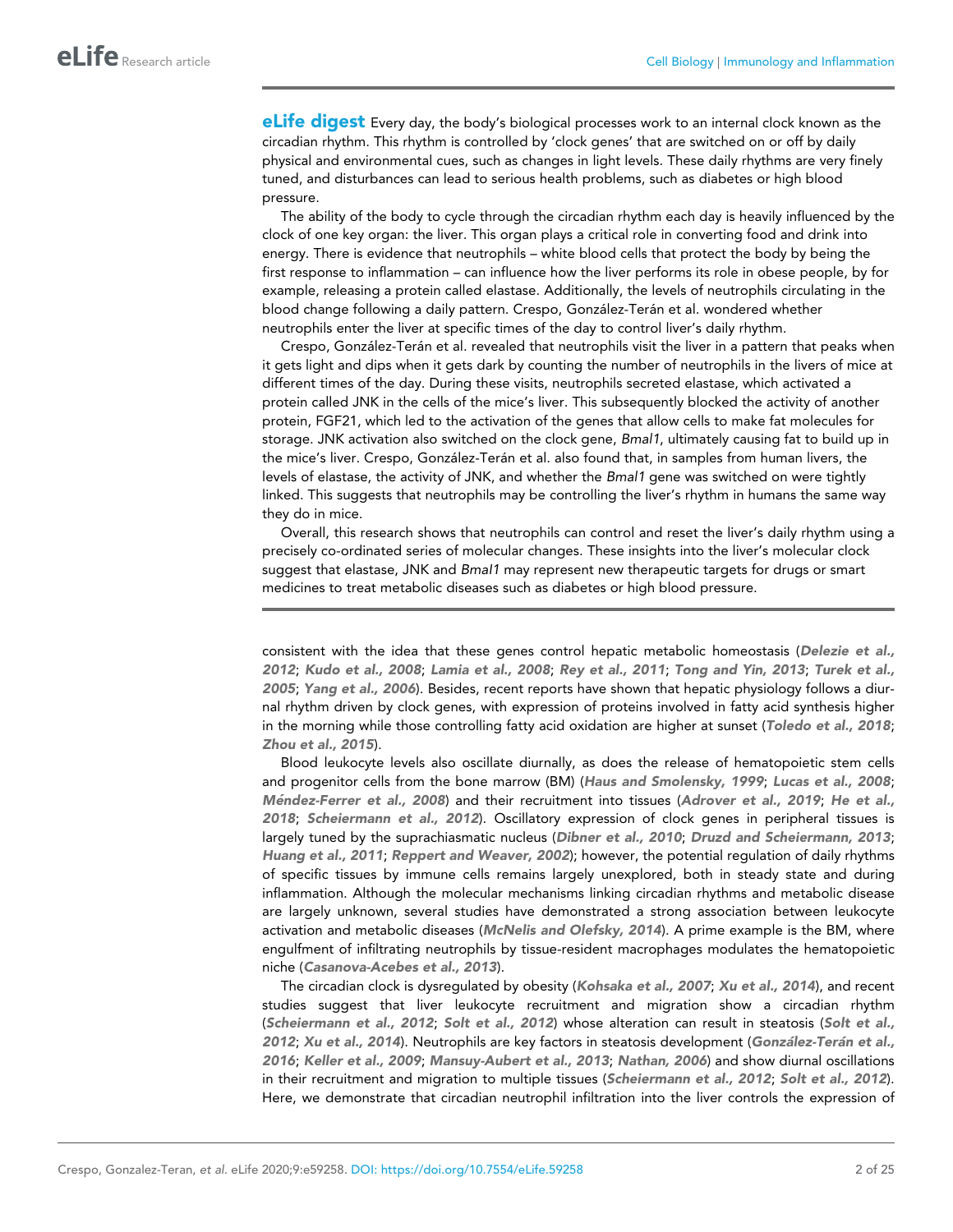clock genes through the regulation of c-Jun NH2-terminal kinase (JNK) and the hepatokine fibroblast growth factor 21 (FGF21), driving adaptation to daily metabolic rhythm.

### Results

### Rhythmic neutrophil infiltration into the liver modulates the expression of hepatic clock genes

Virtually all cell types have an internal clock that controls their rhythmicity through the periodic expression of clock genes ([Robles et al., 2014](#page-18-0); [Tahara and Shibata, 2016](#page-18-0)). However, it is unknown how these multiple cell rhythms are integrated. The liver is an essential metabolic organ that controls body glucose and lipid homeostasis ([Manieri and Sabio, 2015](#page-17-0)), and neutrophil infiltration alters its function (González-Terán et al., 2016). We hypothesized that the metabolic cycles in the liver might be entrained by rhythmic neutrophil infiltration. To test this, we harvested liver, BM, and blood from C57BL6J mice at 4 hr intervals over a 24 hr period. Liver neutrophil infiltration showed a clear diurnal pattern, with a peak at ZT2, coinciding with liver-driven lipogenesis in mice ([Zhou et al., 2015](#page-19-0)), and a nadir during the night, at ZT14 ([Figure 1A](#page-3-0)), correlating with lipolysis ([Zhou et al., 2015](#page-19-0)). These oscillations corresponded directly to changes in neutrophil numbers in blood ([Figure 1—figure sup](#page-4-0)[plement 1A](#page-4-0)), suggesting that liver infiltration might result from higher neutrophil migration to the liver. We first confirmed that neutrophils were infiltrated in the liver using 3D microscopy. According to published data ([Casanova-Acebes et al., 2018](#page-16-0)), infiltrated neutrophils presented an intrasinusoidal distribution in the liver, different to that observed in the Kupffer cells population ([Figure 1B](#page-3-0) and [Figure 1—figure supplement 1B](#page-4-0)). Then we evaluated whether myeloid chemokines could be involved in circadian neutrophil recruitment into the liver. Analysis of liver lysates indicated that the expression of the hepatocyte-derived neutrophil chemoattractant *Cxcl1* ([Su et al., 2018](#page-18-0)) was higher at ZT2 than a ZT14. Moreover, mRNA of *Cxcl1* in liver samples showed the same oscillation pattern than infiltrated neutrophils, suggesting that this chemokine may be important in the regulation of the neutrophil diurnal cycle ([Figure 1—figure supplement 1C](#page-4-0)).

The infiltration pattern correlated with liver expression levels of the clock-gene *Bmal1*, peaking at ZT2 and bottoming at ZT14 ([Figure 1C](#page-3-0)). Infiltration also correlated inversely with the expression of *Nr1d2* (encoding Rev-erb β), *Per2*, and *Cry2* ([Figure 1C](#page-3-0)), which are important proteins in the control of circadian rhythms ([Reppert and Weaver, 2002](#page-18-0)), consistent with the feedback loop that controls their expression. *Bmal1* is thought to induce lipogenesis ([Zhang et al., 2014](#page-19-0)), whereas *Nr1d2* con-trols lipid metabolism and its reduced expression promotes lipogenesis and steatosis ([Delezie et al.,](#page-17-0) [2012](#page-17-0); [Solt et al., 2012](#page-18-0)). In agreement with these studies, liver triglycerides were higher at ZT2 than at ZT14 ([Figure 1D](#page-3-0)).

Our results show a correlation between neutrophil infiltration, hepatocyte *Bmal1* expression, and lipid metabolism regulation, raising the possibility that neutrophils signal to hepatocytes to modulate the expression of circadian genes. Exposure of mouse hepatocytes *in vitro* to freshly isolated neutrophils increased hepatocyte expression of the clock genes *Bmal1* and *Clock.* In contrast, no effect was observed upon exposure to T or B lymphocytes, or macrophages, suggesting the existence of a neutrophil-to-hepatocyte communication that controls hepatocyte clock-gene expression ([Figure 1E](#page-3-0) and [Figure 1—figure supplement 1D](#page-4-0)).

We then investigated whether neutrophil elastase (NE), a proteolytic enzyme reported to regulate liver metabolism, could regulate hepatocyte clock genes ([Mansuy-Aubert et al., 2013](#page-18-0); [Talukdar et al., 2012](#page-18-0)). Exposure to elastase reproduced the same increase in hepatocyte *Bmal1* and *Clock* expression in contrast with another protease that did not affect *Bmal1* expression ([Figure 1F](#page-3-0) and [Figure 1—figure supplement 1D](#page-4-0)).

Next, neutrophil-mediated regulation of liver clock-gene expression *in vivo* was investigated using a previously characterized genetic model of neutrophil deficiency ([Dzhagalov et al., 2007](#page-17-0); [Steimer et al., 2009](#page-18-0); [Figure 1—figure supplement 1E,F](#page-4-0) and [Figure 1—figure supplement 2A–C](#page-4-0)). Low hepatic neutrophil infiltration in neutropenic mice correlated with reduced expression of *Bmal1* and *Clock* ([Figure 1G](#page-3-0)) and increased expression of *Cry2* and *Per2* at ZT2 ([Figure 1G](#page-3-0)). These changes in clock-gene expression were accompanied by lower liver triglyceride levels ([Figure 1H](#page-3-0)). Furthermore, lack of neutrophils perturbed the diurnal rhythmicity in *Bmal1*, *Clock*, and *Per2* expression in the liver without affecting clock genes in other organs such as the lung, in which there is no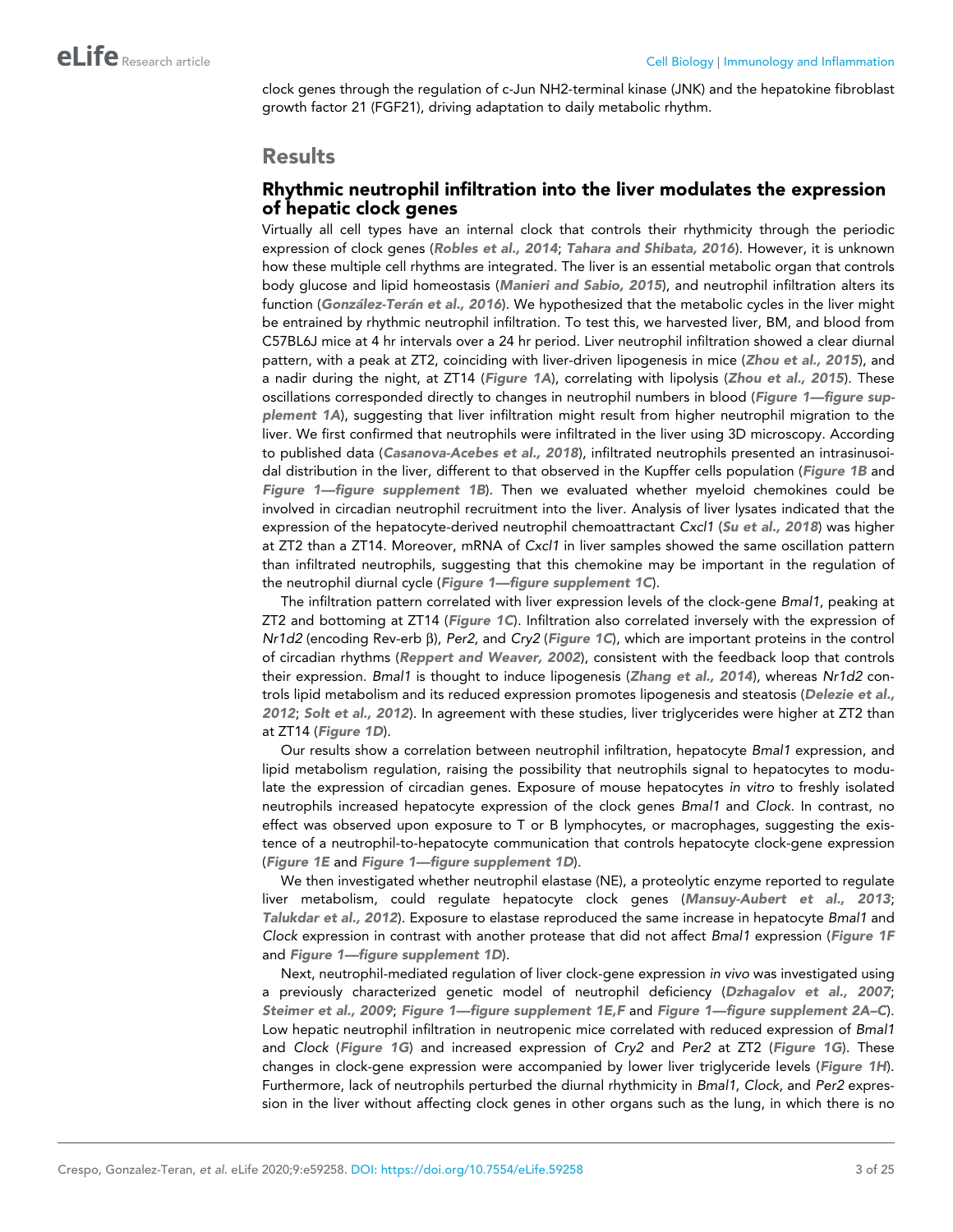<span id="page-3-0"></span>

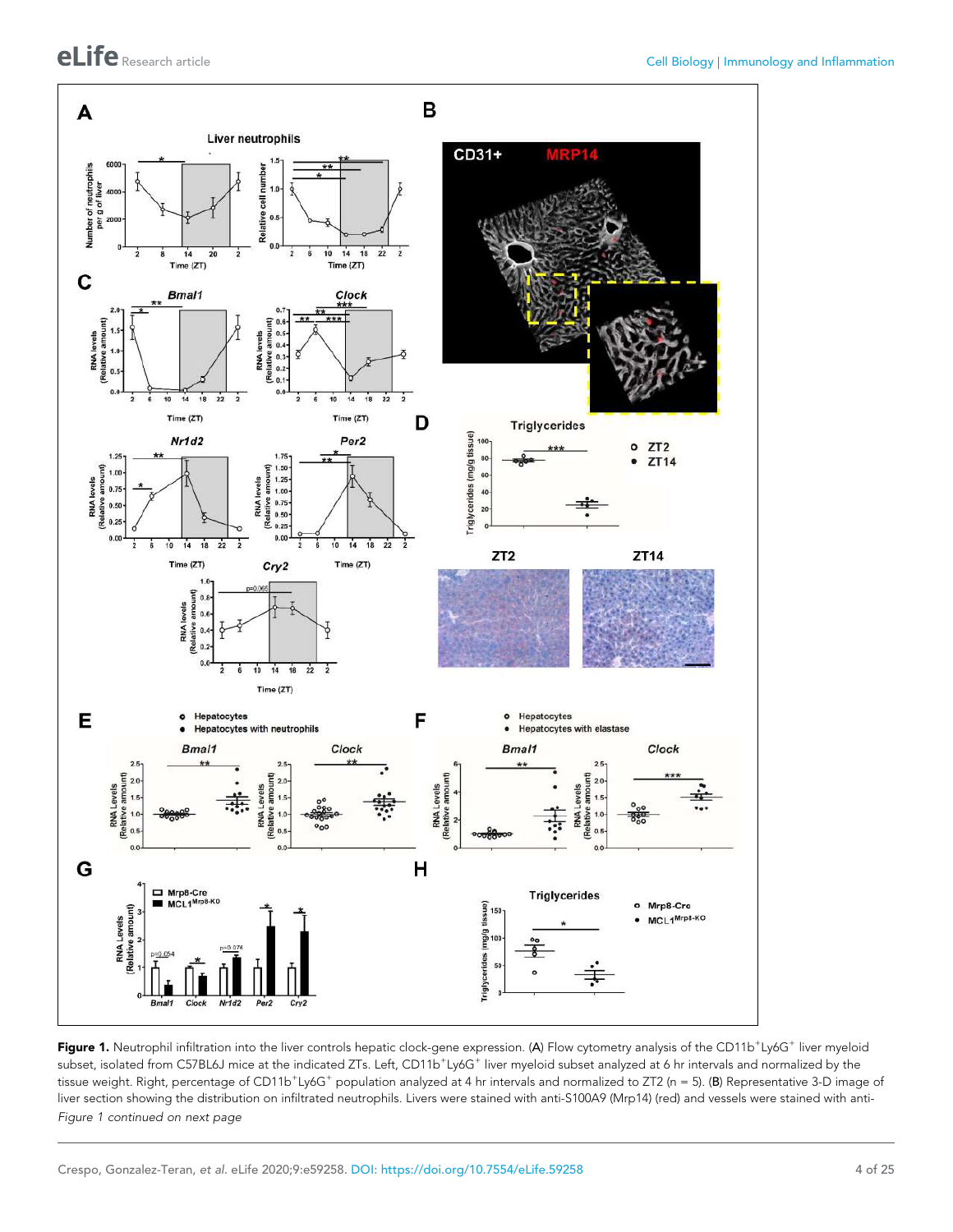#### <span id="page-4-0"></span>Figure 1 continued

CD31 and anti-endomucin (grey). Sizes of the liver sections are 510 x 510 x 28 µm and 160 x 160 x 28 µm, respectively. (C) qRT-PCR analysis of circadian clock-gene and nuclear-receptor mRNA expression in livers from C57BL6J mice at the indicated ZTs ( $n = 5$ ). (D) Liver triglycerides and oil-red-stained liver sections prepared from C57BL6J mice at ZT2 and ZT14. Scale bar, 50  $\mu$ m (n = 5). (E) qRT-PCR analysis of clock-gene mRNA in hepatocyte cultures exposed to freshly isolated FMLP-activated neutrophils (n = 4-6 wells of 3 independent experiments). (F) qRT-PCR analysis of clock-gene mRNA in hepatocyte cultures treated with 5 nM elastase (n = 3-4 wells of 3 independent experiments). (G) qRT-PCR analysis of clock-gene and nuclear-receptor mRNA expression in livers from control mice (Mrp8-Cre) and neutropenic mice (MCL1<sup>Mrp8-KO</sup>) sacrificed at ZT2 (n = 5). (H) Hepatic triglycerides detected in livers from control mice (Mrp8-Cre) and neutropenic mice (MCL1<sup>Mrp8-KO</sup>) at ZT2 (n = 5). Data are means ± SEM from at least 2 independent experiments. \*p<0.05; \*\*p<0.01; \*\*\*p<0.005 (A, left panel) One-way ANOVA with Tukey's post hoc test. (A, right panel) Kruskal-Wallis test with Dunn's post hoc test. (C) One-way ANOVA with Tukey's post hoc test or Kruskal-Wallis test with Dunn's post hoc test. (D to H) t-test or Welch's test. ZT2 point is double plotted to facilitate viewing.

The online version of this article includes the following source data and figure supplement(s) for figure 1:

Source data 1. Raw data and statistical test.

Figure supplement 1. Neutrophils follow a circadian rhythm.

Figure supplement 1-source data 1. Raw data and statistical test.

- Figure supplement 2. Neutrophil deficiency alters clock-gene expression.
- Figure supplement 2-source data 1. Raw data and statistical test.

correlation between the peak of neutrophil infiltration and *Bmal1* expression (Figure 1—figure supplement 2D,E). Our results thus indicate that neutrophils might specifically control the expression of hepatocyte circadian clock genes in steady state.

### Disruption of daily neutrophil infiltration in the liver affects hepatocyte molecular clock and metabolism

Chronic jet lag alters liver circadian genes and disrupts liver metabolism ([Kettner et al., 2016](#page-17-0)). Analysis of a mouse model of jet lag revealed complete disruption of the circadian liver neutrophil infiltration with increased hepatic neutrophil infiltration even at ZT14 ([Figure 2A](#page-5-0)). Abolition of rhythmic neutrophil hepatic infiltration under jet lag correlated with increased steatosis and high levels of liver triglycerides ([Figure 2B](#page-5-0)). To evaluate whether the metabolic effect of circadian perturbation was caused by the increased neutrophil infiltration, we exposed neutropenic and control mice to the jet lag protocol (Figure 2-figure supplement 1A,B). Jet lag-induced steatosis was less severe in neutropenic mice ([Figure 2C](#page-5-0)), and disruption of diurnal liver expression of *Bmal1* detected in control jet-lagged mice was partially ablated in neutropenic mice ([Figure 2D](#page-5-0)). Similar results were also observed in mice with impaired neutrophil migration such as Cxcr2<sup>MRP8-KO</sup> BM transplanted mice ([Eash et al., 2010](#page-17-0); [Mei et al., 2012](#page-18-0)) and p38 $\gamma/\delta^{\rm Lyzs\text{-}KO}$  mice (González-Terán et al., 2016). In both models, the reduction of neutrophil infiltration correlated with decreased levels of liver *Bmal1* expression and protection from jet lag-induced steatosis ([Figure 2—figure supplement 1C–G](#page-5-0)). These results are consistent with the role of neutrophils in the control of liver clock genes.

Inflammation plays a key role in the pathogenesis of non-alcoholic fatty liver disease ([Tiniakos et al., 2010](#page-18-0)) and the development of hepatic steatosis is associated with increased liver infiltration by myeloid cells, particularly neutrophils (González-Terán et al., 2016; [Mansuy-](#page-18-0)[Aubert et al., 2013](#page-18-0); [Talukdar et al., 2012](#page-18-0); [Tiniakos et al., 2010](#page-18-0)). Two widely used mouse models of hepatic steatosis, high-fat diet (HFD) and methionine-choline-deficient (MCD) diet, increased liver neutrophil infiltration in WT mice at ZT2, ZT14, and ZT18 ([Figure 2E,F](#page-5-0)). Consistent with a neutrophil-to-hepatocyte communication in the regulation of hepatocyte clock genes, the MCD diet enhanced *Bmal1* expression and inhibited *Cry2* and *Per2* expression in control mice, but not in neu-tropenic mice at ZT2 ([Figure 2G](#page-5-0)). Altered liver clock-gene regulation in neutropenic mice was associated with protection against steatosis and lower liver triglycerides ([Figure 2H](#page-5-0)). To confirm the role of neutrophils in modulating liver clock genes, we depleted neutrophils by injecting anti-Ly6G antibody into MCD diet-fed mice (González-Terán et al., 2016). Anti-Ly6G administration for 7 days reduced circulating neutrophil levels without affecting monocytes ([Figure 2—figure supplement](#page-5-0) [2A,B](#page-5-0)), and treatment for 21 days markedly decreased hepatic diurnal *Bmal1* and *Clock* expression, increased expression of *Cry2*, and *Per2* ([Figure 2—figure supplement 2C](#page-5-0)) and consequently reduced steatosis (González-Terán et al., 2016).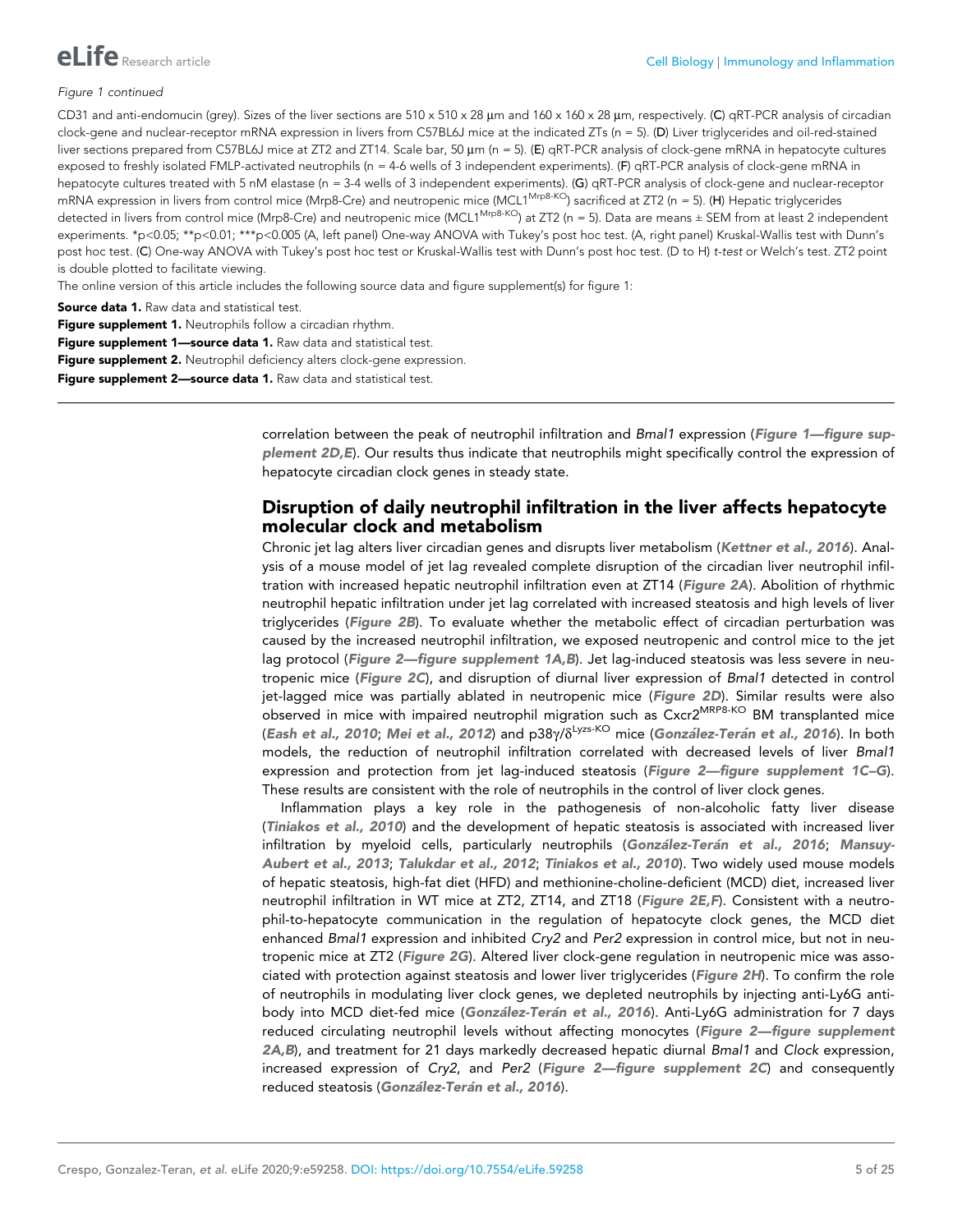<span id="page-5-0"></span>

Figure 2. Increased hepatic neutrophil infiltration alters clock-genes expression and augments triglyceride content in the liver. (A–D) Control (Lyzs-Cre) (A–B) and control and neutropenic (MCL1<sup>Lyzs-KO</sup>) mice (C–D) were housed for 3 weeks with a normal 12 hr: 12 hr light/dark cycle (Normal Cycle) or with the dark period extended by 12 hr every 5 days (JetLag). Samples were obtained at the indicated ZTs. (A) Left, flow cytometry analysis of the CD11b<sup>+</sup>Ly6G<sup>+</sup> liver myeloid subset. Data represents the percentage CD11b<sup>+</sup>Ly6G<sup>+</sup> normalized to Normal Cycle ZT2. Right, circulating neutrophils in whole blood. (n = 5-8). (B) Liver triglycerides and representative oil-red-stained liver sections at ZT14. Scale bar, 50  $\mu$ m (n = 9-10). (C) Hepatic triglyceride content analyzed at 6 hr intervals, and representative oil-red-stained liver sections at ZT14. Scale bar, 50  $\mu$ m (n = 4-6). (D) qRT-PCR analysis of Bmal1 mRNA in livers. (n = 5-8). (E) Flow cytometry analysis of the CD11b<sup>+</sup>Ly6G<sup>+</sup> liver myeloid subset isolated at 6 hr intervals from C57BL6J mice fed a ND, a HFD (8 weeks) or a MCD (3 weeks). The chart shows the CD11b<sup>+</sup>Ly6G<sup>+</sup> population as a percentage of the total intrahepatic CD11b<sup>+</sup> leukocyte population normalized to ND group at ZT2 (n = 5 to 10). (**F–I**) Control mice (Lyzs-Cre) and neutropenic mice (MCL1<sup>Lyzs-KO</sup>) or p38γ/δ<sup>Lyzs-KO</sup> were fed a ND or the MCD diet for 3 weeks and sacrificed at ZT2. (F) Representative images of the infiltration of neutrophils in the liver stained with anti-Mrp14 (blue) and anti-NE (red); nuclei with Sytox Green. Scale bar, 50 µm (Top) and 25 µm (Bottom). (G) qRT-PCR analysis of clock-gene expression in livers ( $n = 6$ ). (H) Liver triglycerides and representative oil-red-stained liver sections. Scale bar, 50  $\mu$ m ( $n = 7$ -6). (I) qRT-PCR analysis of clock genes in livers at ZT2 (n = 9-17). Data are means ± SEM from at least two independent experiments. \*p<0.05; \*\*p<0.01; \*\*\*p<0.005 (A to D) t-test or Welch's test. (E) Two-way ANOVA with Fisher's post hoc test; p<0.05 ND vs HFD; p<0.0001 ND vs MCD. \*p<0.05; \*\*\*p<0.005 (G to I) t-test or Welch's test. ZT2 point is double plotted to facilitate viewing.

The online version of this article includes the following source data and figure supplement(s) for figure 2:

Source data 1. Raw data and statistical test.

Figure supplement 1. Defective neutrophil migration to the liver alters hepatic clock- gene expression and triglyceride content.

Figure supplement 1-source data 1. Raw data and statistical test.

Figure supplement 2. Neutrophil depletion alters hepatic clock-gene expression.

Figure supplement 2-source data 1. Raw data and statistical test.

Figure supplement 2-source data 2. Raw data and statistical test.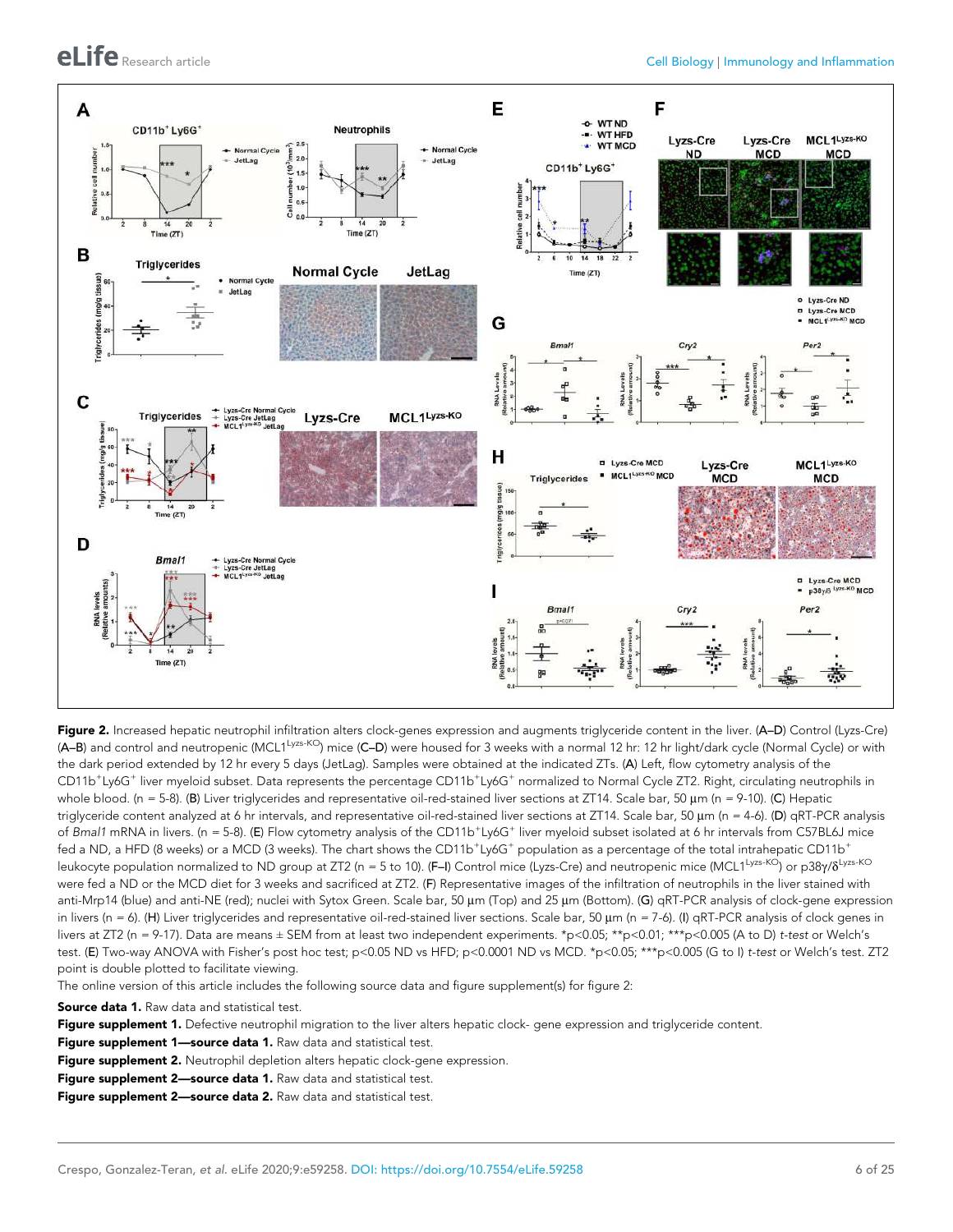To further support the role of neutrophil liver infiltration in the regulation of liver clock genes and hepatic lipogenesis during diet-induced steatosis, we leveraged a mouse model (p38y/δ<sup>Lyzs-KO</sup>) that exhibits deficient neutrophil migration and subsequently, reduced liver neutrophil infiltration after MCD diet (González-Terán et al., 2016). Compared with diet-matched control (Lyzs-Cre) mice, MCD-diet-fed p38 $\gamma/\delta^{\rm Lyzs-KO}$  mice showed hepatic down-regulation of *Bmal1*, which was associated with higher expression of *Cry2*, and *Per2* ([Figure 2I](#page-5-0)). These results suggest that the reduced neutrophil infiltration in mice lacking myeloid  $p38\gamma/\delta$  expression is responsible for the altered expression of circadian clock genes. Overall, these findings strongly support that neutrophil infiltration modulates clock-gene expression in the liver, with downstream effects on liver metabolism.

### Regulation of daily hepatic metabolism by neutrophils through JNK-FGF21 axis

It has been suggested that JNK activation in the liver may be regulated in a circadian manner with a peak at noon ([Robles et al., 2014](#page-18-0)). To evaluate whether neutrophils might mediate this diurnal regulation of JNK, we analyzed JNK activation in neutropenic mice. Lack of neutrophils was associated with lower liver expression and activation of JNK, lower activation of the JNK downstream effector c-Jun, and lower expression of acetyl-CoA carboxylase (*Acaca*), a key enzyme in metabolic regulation (acetyl-CoA carboxylase; ACC) that mediates inhibition of beta-oxidation and activation of lipid biosynthesis (**[Figure 3A](#page-7-0)** and **[Figure 3—figure supplement 1A](#page-8-0)**). Similar results were found in p38 $\gamma/\delta^{Lyzs}$ KO mice, in which reduced liver neutrophil infiltration was associated with decreased JNK phosphory-

lation and ACC protein levels ([Figure 3B](#page-7-0) and Figure 3-figure supplement 1B). Moreover, neutrophil-treated hepatocytes showed increased JNK activation together with increased levels of ACC expression ([Figure 3—figure supplement 1C](#page-8-0)). NE represents a potential mediator of this neutrophil function because elastase-treated hepatocytes also showed higher JNK activation, suggesting that this protease modulates the expression of the clock genes through the JNK signaling pathways ([Figure 3C](#page-7-0) and [Figure 3—figure supplement 1D](#page-8-0)). This JNK activation was accompanied by increased *Bmal1* expression ([Figure 3D](#page-7-0)), indicating that neutrophils altered liver clock-gene expression through the elastase-JNK pathway.

Our results suggest that neutrophil-mediated JNK activation might modulate hepatocyte clock genes and metabolism through the regulation of ACC. Supporting this hypothesis, specific JNK depletion in hepatocytes downregulated *Bmal1*, *Clock*, and *Acaca* compared to Alb-Cre ([Figure 3E](#page-7-0) and Figure 3-figure supplement 1E). According to these results, JNK inhibition reduced the expression of *Bmal1*, *Clock* and *Acaca* in WT liver but not in neutropenic mice ([Figure 3—figure](#page-8-0) [supplement 1F,G](#page-8-0)). These data strongly suggest that JNK activation caused by neutrophil infiltration modulates clock genes and daily metabolism in hepatocytes.

JNK is an important modulator of the expression of the hepatokine circadian regulator FGF21 ([Vernia et al., 2014](#page-18-0)), which controls glucose and lipid metabolism ([Fisher and Maratos-Flier, 2013](#page-17-0); [Li et al., 2013](#page-17-0); [Potthoff et al., 2012](#page-18-0)). Mice lacking JNK in hepatocytes had higher FGF21 mRNA expression ([Figure 3E](#page-7-0)). In concordance with high JNK activation, FGF21 expression was reduced in neutrophil-exposed hepatocytes (Figure 3-figure supplement 1H). Moreover, neutropenic and p38y/8<sup>Lyzs-KO</sup> mice showed increased FGF21 expression ([Figure 3F](#page-7-0) and [Figure 3—figure supple](#page-8-0)[ment 1I,J](#page-8-0)), which was consistent with the reduced hepatocyte JNK activation in these mice.

To further define the role of FGF21 in the neutrophil-mediated regulation of liver metabolism, we suppressed FGF21 expression using two independent lentiviral shRNA vectors ([Figure 3G](#page-7-0) and [Fig](#page-8-0)[ure 3—figure supplement 1K](#page-8-0)). The protection of p38y/8<sup>Lyzs-KO</sup> mice against MCD-diet-induced alterations was abrogated by shFGF21 and these mice developed steatosis with an elevated hepatic triglyceride content (Figure 3H, I). These data further supported the idea that neutrophil infiltration controls liver metabolism through the regulation of FGF21 expression.

### Neutrophil elastase deficiency affects the expression patterns of clock genes and lipid metabolism

To formally confirm the involvement of NE in circadian clock alteration, we first evaluated the diurnal oscillation of NE levels in liver from WT mice fed a normal diet (ND). According to infiltration pattern of neutrophils in the liver ([Figure 1A](#page-3-0)), we found higher NE levels at ZT2 than at ZT14. ([Figure 4A](#page-9-0)). Next, circadian clock-gene expression in NE-/- mice revealed lower *Bmal1* and elevated *Per2* and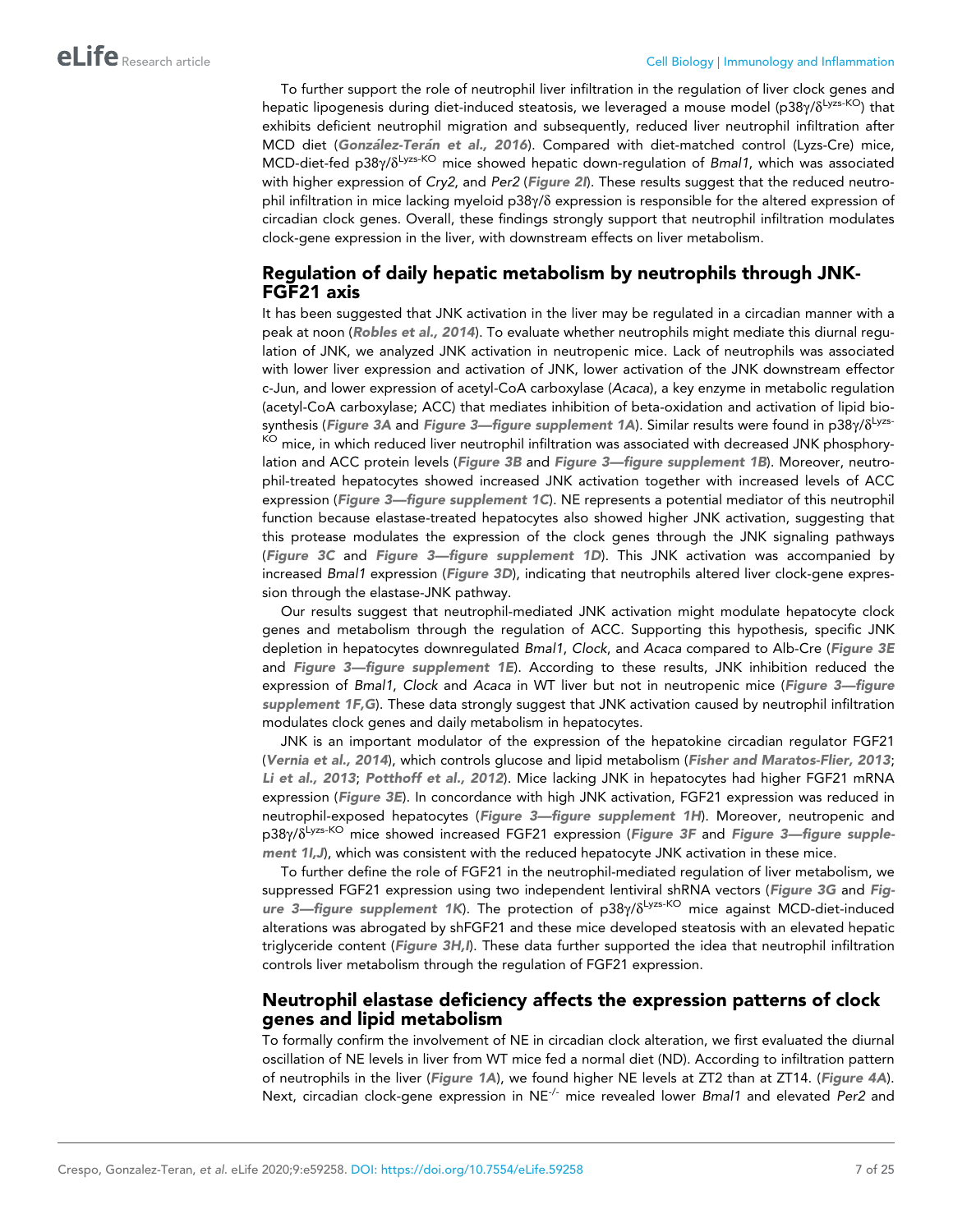<span id="page-7-0"></span>

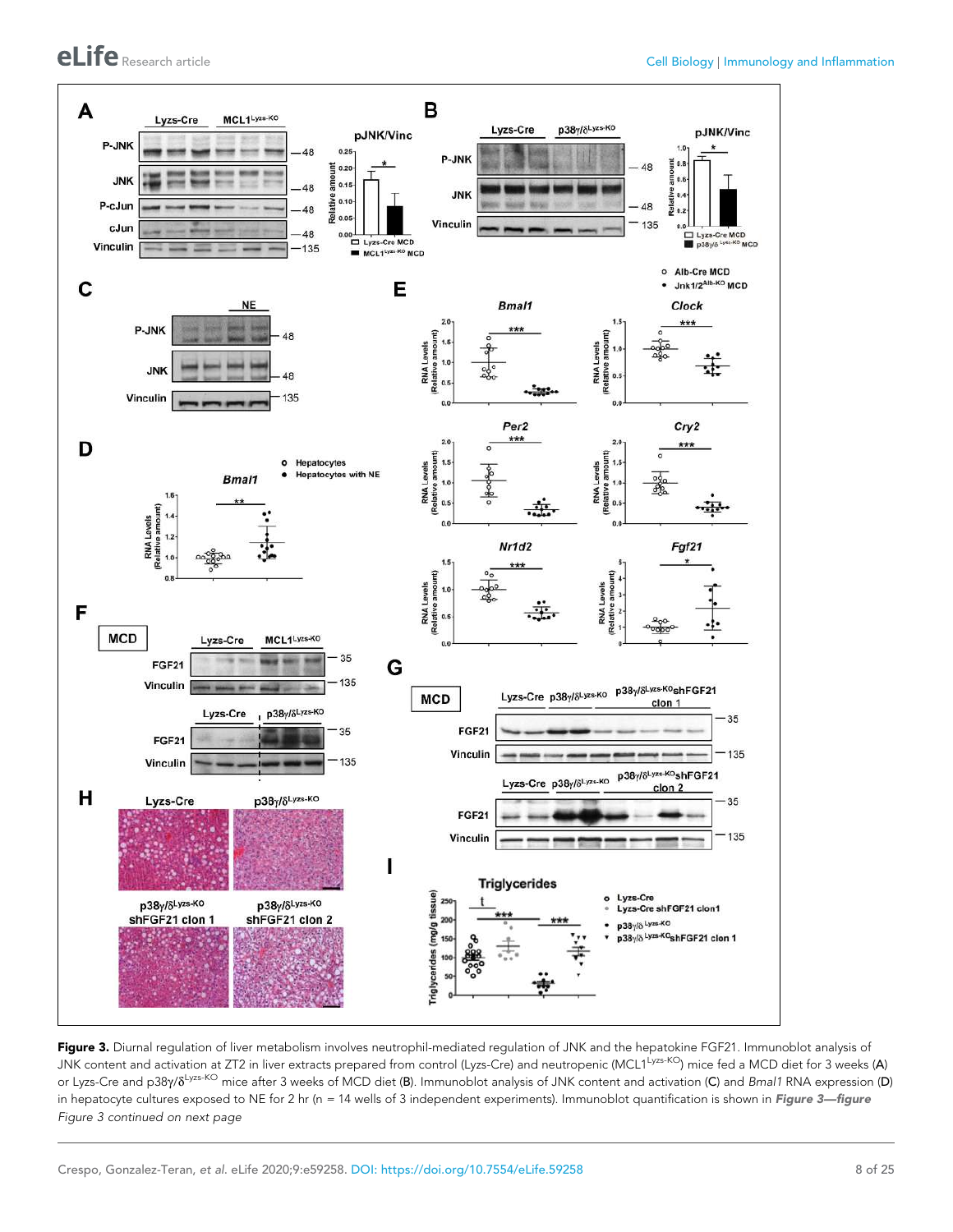<span id="page-8-0"></span>

#### Figure 3 continued

supplement 1D (E) qRT-PCR analysis of clock genes and Fgf21 in livers from Alb-Cre, and JNK1/2<sup>Alb-KO</sup> mice after 3 weeks of MCD diet at ZT2 (n = 9-12). (F) Immunoblot analysis of FGF21 content in liver extracts prepared from control (Lyzs-Cre) and neutropenic (MCL1<sup>Lyzs-KO</sup>) mice, or from Lyzs-Cre, and p38y/8<sup>Lyzs-KO</sup> mice after 3 weeks of MCD diet sacrificed at ZT2. Immunoblot quantification is shown in **Figure 3—figure supplement 1I,J**. **(G–I**) Lyzs-Cre and p38y/8<sup>Lyzs-KO</sup> mice were injected with 2 shRNA independent clones targeting FGF21. Seven days after infection, mice were placed on the MCD diet and sacrificed after 3 weeks at ZT2. (G) Immunoblot analysis of FGF21 content in liver extracts prepared from Lyzs-Cre, p38y/δ<sup>Lyzs-KO</sup>, and p38y/δ<sup>Lyzs-KO</sup> mice infected with FGF21 shRNA. Immunoblot quantification is shown in **Figure 3—figure supplement 1K**. (**H**) Representative H&Estained liver sections. Scale bar, 50 µm. (I) Hepatic triglyceride content at the end of the treatment period (n = 8-10). Data are means  $\pm$  SEM from at least 2 independent experiments. \*p<0.05; \*\*p<0.01; \*\*\*p<0.005 (A, B, D and E) t-test or Welch's test. (I) One-way ANOVA with Bonferroni post hoc test or t-test.

The online version of this article includes the following source data and figure supplement(s) for figure 3:

Source data 1. Raw data and statistical test.

Figure supplement 1. Neutrophils regulate hepatic metabolism and clock genes through JNK and FGF21.

Figure supplement 1-source data 1. Raw data and statistical test.

*Cry2* expression, compared to control mice ([Figure 4B](#page-9-0)), which mimicked the behavior of neutropenic mice. In addition,  $NE^{-1}$  mice presented lower respiratory quotient during the lights-on period than WT mice, indicating that these mice have increased fat utilization as a source of energy ([Figure 4C](#page-9-0)), supporting the data that reduced liver-neutrophil infiltration results in higher lipid oxidation. Interestingly, when fed MCD or HFD diet,  $NE^{-/-}$  mice were protected against steatosis ([Figure 4D,E](#page-9-0) and [Figure 4—figure supplement 1A,B](#page-10-0)), presented lower JNK activation, and expressed less ACC than control mice ([Figure 4F,G](#page-9-0) and [Figure 4—figure supplement 1D](#page-10-0)). Besides, NE<sup>-/-</sup> mice were protected against alterations in clock-gene expression induced by MCD diet, presenting lower expression of *Bmal1* and higher of *Cry2* and *Per2* comparing to control mice at ZT2 ([Figure 4H](#page-9-0)). Furthermore, under HFD,  $NE^{-/-}$  mice were also refractory to these changes as these mice maintained a pattern of clock-gene expression similar to control mice in ND ([Figure 4—figure](#page-10-0) [supplement 1E](#page-10-0)).

To formally test a direct contribution of NE in the regulation of hepatic clock-gene expression and liver metabolism, we infused WT or  $NE^{-/-}$  neutrophils into neutropenic mice under the jet lag protocol ([Figure 5A](#page-11-0)). The infusion of WT neutrophils was able to increase *Bmal1* expression in the liver after jet lag, while neutropenic mice infused with  $NE^{-/2}$  neutrophils presented the same levels of *Bmal1* than non-infused neutropenic mice ([Figure 5B](#page-11-0)). In addition, while infusion of neutropenic mice with WT neutrophils increased steatosis, neutropenic mice infused with  $NE^{-/2}$  neutrophils pre-sented the same levels of steatosis than control neutropenic mice ([Figure 5C,D](#page-11-0)). All these data indicate that diet or jet-lag -induced hepatic infiltration of neutrophils results in dysregulation of the liver clock, and the lack of NE is enough to protect mice against these alterations.

Finally, to evaluate the translational relevance of these findings for human physiology we quantified in human livers the expression levels for the genes encoding NE, *JUN* (as an indicator of JNK activation) and Bmal. Our results suggest that the levels of *ELANE* expression directly correlate with *BMAL1* and *JUN* mRNA in livers from a human cohort ([Figure 5E](#page-11-0)). These correlations reinforce the idea that a rhythmic neutrophil infiltration in the liver controls the expression of clock genes through the JNK pathway activation and could be a target for therapeutic intervention during non-alcoholic fatty liver disease.

### **Discussion**

Our analysis demonstrates that neutrophils control clock genes in the liver and that reduced neutrophil infiltration protects against jet lag and diet-induced liver steatosis by altering the expression of these temporal regulators. These findings establish neutrophils as unexpected players in the regulation of daily hepatic metabolism. Our results also demonstrate that at least part of this neutrophilinduced clock modulation is mediated by elastase. These results agree with previous data showing that NE mediates the deleterious effects of neutrophils on liver metabolism and that mice lacking NE are protected against diet-induced steatosis ([Mansuy-Aubert et al., 2013](#page-18-0); [Talukdar et al.,](#page-18-0) [2012](#page-18-0)). The molecular mechanism underlying this regulation involves neutrophil NE that induces activation of JNK and consequently inhibits the production of the hepatokine FGF21. The JNK pathway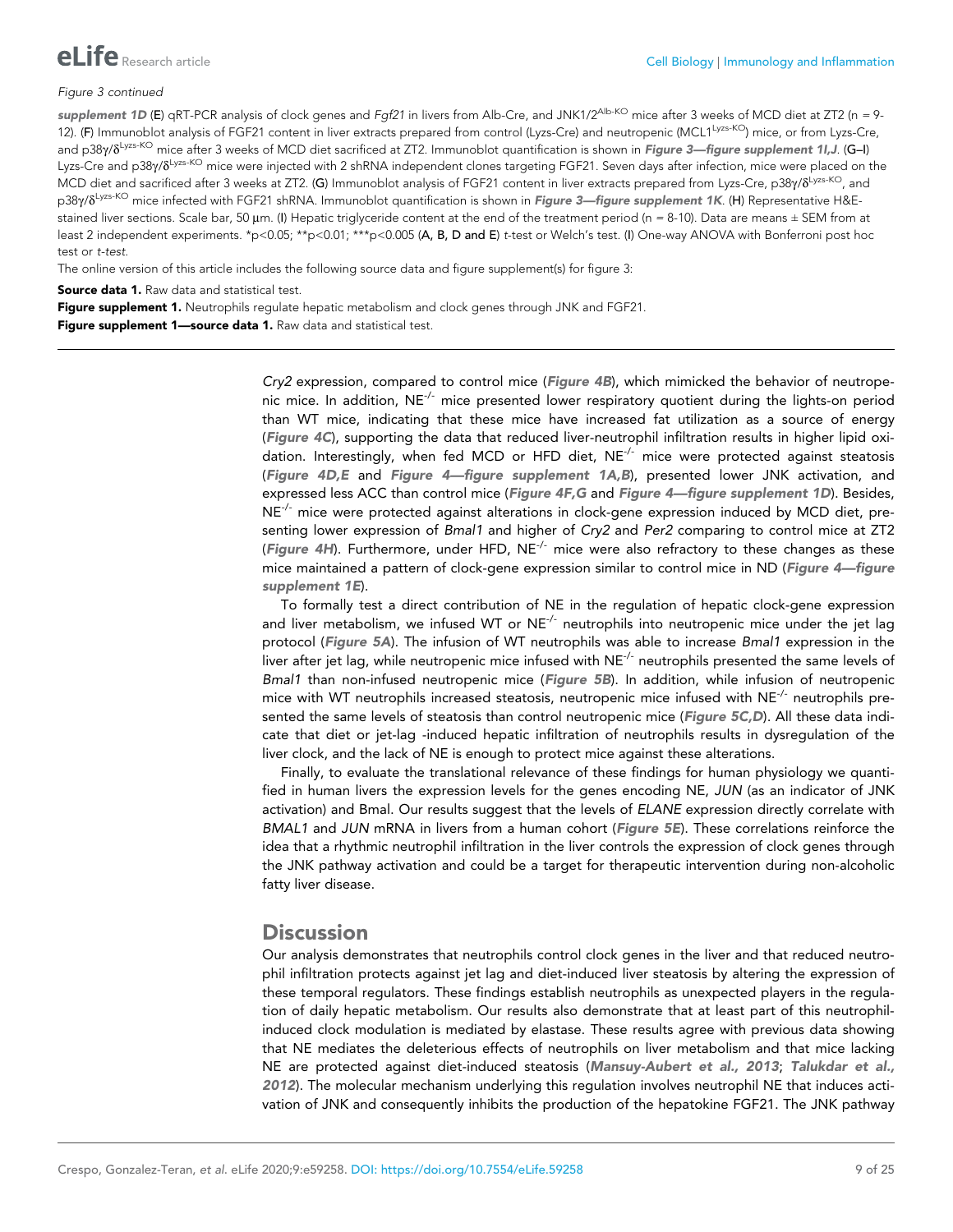<span id="page-9-0"></span>

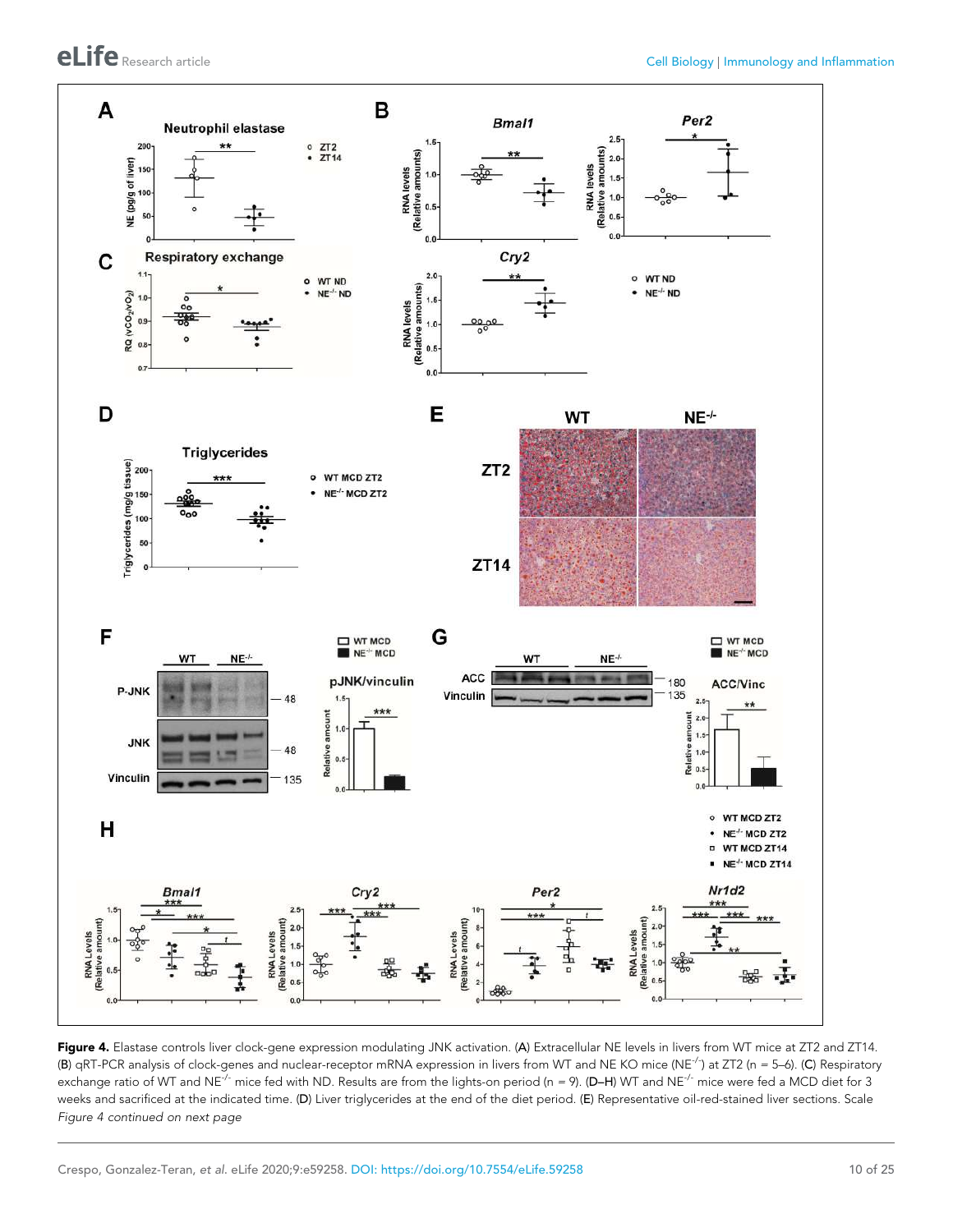<span id="page-10-0"></span>

#### Figure 4 continued

bar, 50  $\mu$ m (n = 10). (F) Immunoblot analysis and quantifications of JNK content and activation in liver extracts prepared from WT and NE<sup>-/-</sup>. (G) Immunoblot analysis and quantification of ACC content in liver extracts from WT and NE<sup>-/-</sup> mice. (H) qRT-PCR analysis of clock-genes and nuclearreceptor mRNA expression in livers from WT and NE<sup>-/-</sup> mice at ZT2 and ZT14 (n = 7-8). Data are means  $\pm$  SEM from at least two independent experiments. \*p<0.05; \*\*p<0.01; \*\*\*p<0.005 (A to G) t-test or Welch's test. (H) One-way ANOVA with to Tukey's post hoc test, t-test or Welch's test. The online version of this article includes the following source data and figure supplement(s) for figure 4:

Source data 1. Raw data and statistical test.

Figure supplement 1. Neutrophil elastase regulates daily hepatic metabolism through JNK.

is an important modulator of liver metabolism, and lack of JNK1 and JNK2 in hepatocytes protects against steatosis ([Manieri and Sabio, 2015](#page-17-0)). Here, we also demonstrate that JNK also regulates hepatocyte clock genes and, therefore, modulates diurnal adaptation of liver metabolism.

Recently published data have demonstrated that lipogenesis is increased in the light phase, in agreement with our analysis ([Guan et al., 2018](#page-17-0)). We show that neutrophil infiltration causes JNK activation down-stream of elastase secretion, a time-dependent process. Indeed, phosphoproteomic analysis of the hepatic phosphorylation network identifies JNK as a key signaling enzyme with peak activation at ZT6 ([Robles et al., 2017](#page-18-0)) immediately prior to the peak of lipogenic gene expression ([Guan et al., 2018](#page-17-0)). Our results suggest that neutrophils induce an accumulative activation of JNK with a peak during the day that would control the lipogenic program.

Recent evidence established that the metabolic effects of JNK in the liver are mediated by FGF21 ([Vernia et al., 2016](#page-18-0); [Vernia et al., 2014](#page-18-0)). Our results now show that liver FGF21 expression can be modulated through the control of JNK by neutrophils. Reduction of FGF21 by shRNA reverted the protective effect and metabolic changes induced by reduced neutrophil infiltration. In conclusion, our results show that the diurnal oscillating migratory properties of neutrophils regulate liver function in a manner that preserves daily metabolic rhythms, and that disturbance of this rhythmicity can cause disease. These results might imply a novel mechanism of action for the potential use of clockmodulating small molecules in liver health.

### Materials and methods

### Study population

For the analysis of human liver mRNA levels, individuals were recruited among patients who underwent laparoscopic cholecystectomy for gallstone disease. The study was approved by the Ethics Committee of the University Hospital of Salamanca (Spain), and all subjects provided written informed consent to participate. Patients were excluded if they had a history of alcohol use disorders or excessive alcohol consumption, chronic hepatitis C or B, or body mass index 35. Baseline characteristics of these groups are listed in [Figure 5—source data 1](#page-12-0).

#### Animal models

Neutropenic mice were generated with MCL1 (B6.129-Mcl1tm3Sjk/J) crossed with B6.Cg-Tg (S100A8-Cre,-EGFP)1Ilw/J mice or B6.129P2-Lyz2tm1(cre)Ifo/J mice. Mice deficient in NE, with compound JNK1/2 deficiency in hepatocytes, with Cxcr2 deficiency in neutrophils or with *p38*g/d deficiency in myeloid compartment have been described ([Belaaouaj et al., 1998](#page-16-0); [Das et al., 2011](#page-17-0); [Das et al., 2009](#page-17-0); González-Terán et al., 2016) All mice were backcrossed for 10 generations to the C57BL/6J background (Jackson Laboratory). Genotypes were confirmed by PCR analysis of genomic DNA.

Mice were housed under a 12 hr light:12 hr dark cycle (Light is on at Zeitgeber Time ZT0 and off at ZT12). For jet lag experiments, the 12 hr:12 hr dark/light cycle was disrupted by extending the dark cycle 12 hr every 5 days over 3 weeks ([Kettner et al., 2016](#page-17-0)). Cxcr2<sup>MRP8-KO</sup> chimeras were generated by exposing WT recipient mice to 2 doses of ionizing radiation (625 Gy) and reconstituting them with 5  $\times$  10<sup>6</sup> donor BM (Cxcr2<sup>MRP8-KO</sup>) cells injected into the tail vein.

Mice were fed a methionine-choline-deficient (MCD) diet for 3 weeks or a high-fat diet (HFD) for 8 weeks (Research Diets Inc). For neutrophil depletion, mice mini-osmotic pumps (Alzet) were implanted with anti-Ly6G antibody or saline (0.4 mg/kg per day, 21 days). For JNK inhibition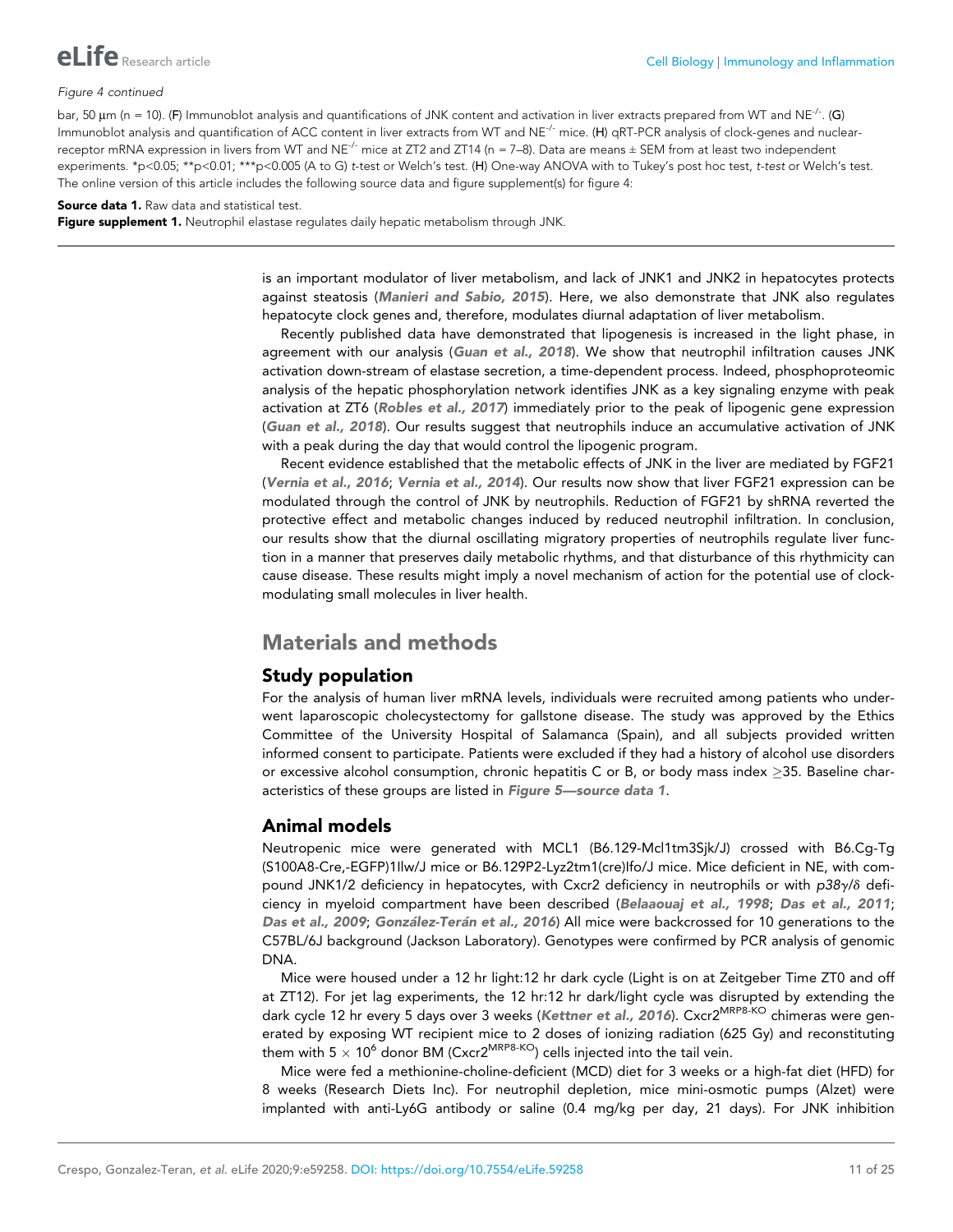<span id="page-11-0"></span>elife Research article **Cell Biology | Immunology and Inflammation** 



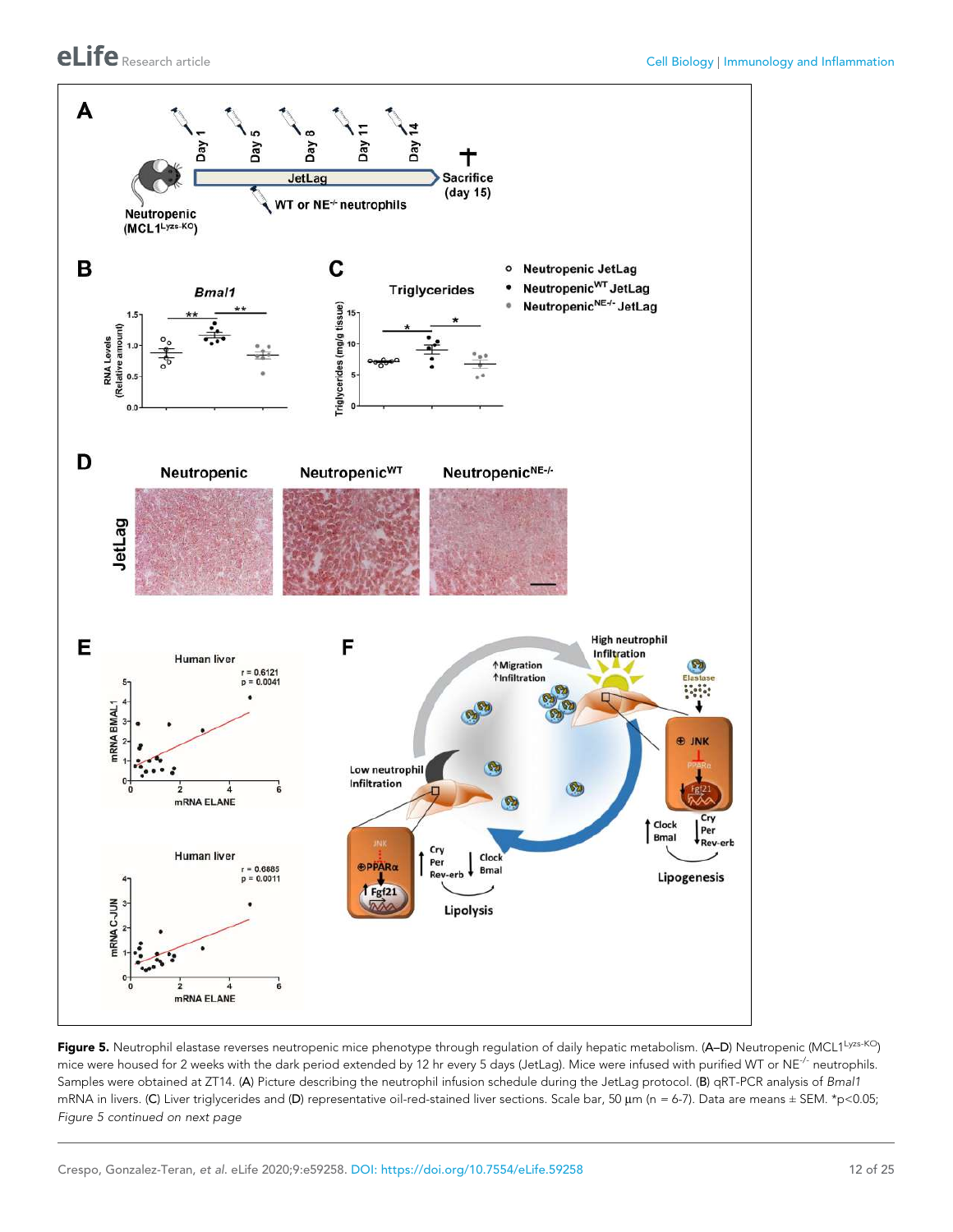<span id="page-12-0"></span>

#### Figure 5 continued

t-test. (E) Correlation between mRNA levels of BMAL1 and ELANE (r = 0.6141;  $p = 0.0052$ ) or JUN and ELANE (r = 0.7362;  $p = 0.001105$ ) in human livers. The mRNA levels of JUN, BMAL1 and ELANE were determined by qRT-PCR. Linear relationships between variables were tested using Pearson's correlation coefficient (n = 23). (F) Circadian neutrophil infiltration regulates hepatic metabolism through elastase, JNK and FGF21. Data are means ± SEM. \*p< 0.05; \*\*p< 0.01; (B) One-way ANOVA with Tukey's pots hoc test. (C) t-test or Welch's test.

The online version of this article includes the following source data for figure 5:

Source data 1. Baseline characteristics of the human cohort.

experiments, mice were intraperitoneally injected with SP600125 (15 mg/kg) (Santa Cruz Biotechnology) at ZT0. For neutrophil infusion experiments, mice were intravenously injected with 3  $\times$  10<sup>6</sup> WT or  $NE^{-/-}$  purified neutrophils each 3–4 days. Neutrophils were isolated from BM using biotinylated anti-Ly6G antibody (Clone:1A8) and streptavidin-labeled magnetic microbeads (Miltenyi Biotec).

All animal procedures conformed to EU Directive 86/609/EEC and Recommendation 2007/526/ EC regarding the protection of animals used for experimental and other scientific purposes, enacted under Spanish law 1201/2005.

#### Cell cultures

Hepatocytes were isolated from adult females by collagenase liver perfusion and cells were filtered through a 70 µm strainer. Hepatocytes pelleted from centrifuged Percoll gradients were plated at 4  $\times$  10<sup>5</sup> cells/well on 6-well plates coated with collagen type one and incubated at 37°C. After 24 hr, cells were treated with 0.5 mM palmitate (Sigma-Aldrich) for 6 hr and then exposed for 1 hr to freshly neutrophils (2  $\times$  10<sup>6</sup> cells/well) in the presence of 1  $\mu$ M FMLP (Sigma-Aldrich). Neutrophils were isolated from BM as described above. For some experiments, neutrophils were sorted purified form the BM using an anti-Ly6G antibody (Clone: 1A8). T and B lymphocytes were sorted purified from spleens using anti-CD3 (Clone: 145–2 C11) and anti-B220 (Clone: RA3-6B2), and bone marrow macrophages (BMDM) were differentiated as previously described (González-Terán et al., 2013). All antibodies were purchased from BD Pharmingen. Alternatively, hepatocytes were exposed 2 hr to 5 nM NE (R and D Systems) or 0.5 mg/mL of collagenase A (Roche) after palmitate treatment.

### Isolation of liver-infiltrating leukocytes

Mice were perfused with 20 mL of PBS and livers were collected and dissociated. Cell suspension was passed through a 70 µm strainer and centrifuged twice at 50 xg for 2 min to discard the liver parenchyma. For some experiments, livers were incubated for 15 min with 1 mg/mL Collagenase A (Roche) and 2 U/mL DNase (Sigma) at 37˚C, and lungs were incubated for 25 min with 0,25 mg/ml Liberase TL (Sigma) and 5 U/mL DNase (Sigma) at 37˚C Leukocyte fraction was collected and stained with anti-CD45 (Clone: 30-F11), from Invitrogen, anti-CD11b (Clone: M1/70), anti-Ly6G (Clone: 1A8) or anti-Ly6C/G (Clone: RB6-8C5), from BD Pharmingen, and alternatively, with anti-F4/80 (Clone: BM8), from Invitrogen, and Goat anti-Clec4F from R and D Systems and conjugated with anti-goat Alexa 647. Cells were sorted on a FACSAria to >95% purity. Flow cytometry experiments were performed with a FACScan cytofluorometer (FACS Canto BD), and data were analyzed with FlowJo software.

#### Lentivirus vector production

Transient calcium phosphate transfection of HEK-293 cells (#CRL-1573, ATCC) was performed with the pGIPZ empty or pGIPZ.shFGF21 vector (V3LMM\_430499 and V3LMM\_430501, from Dharmacon) together with p $\Delta$ 8.9 and pVSV-G. The supernatants were collected, centrifuged (700 xg, 4°C, 10 min) and concentrated (165x) by ultracentrifugation for 2 hr at 121,986 xg at 4˚C (Ultraclear Tubes, SW28 rotor and Optima L-100 XP Ultracentrifuge; Beckman). Mice received tail-vein injections of 200 µl of lentiviral particles.

#### RNA analysis

Expression of mRNA was examined by qRT-PCR using a 7900 Fast Real Time thermocycler and Fast Sybr Green assays (Applied Biosystems). Relative mRNA expression was normalized to *Gapdh* and *Actb* mRNA. The primers used were as follows: *Actb* (F: GGCTGTATTCCCCTCCATCG; R: CCAG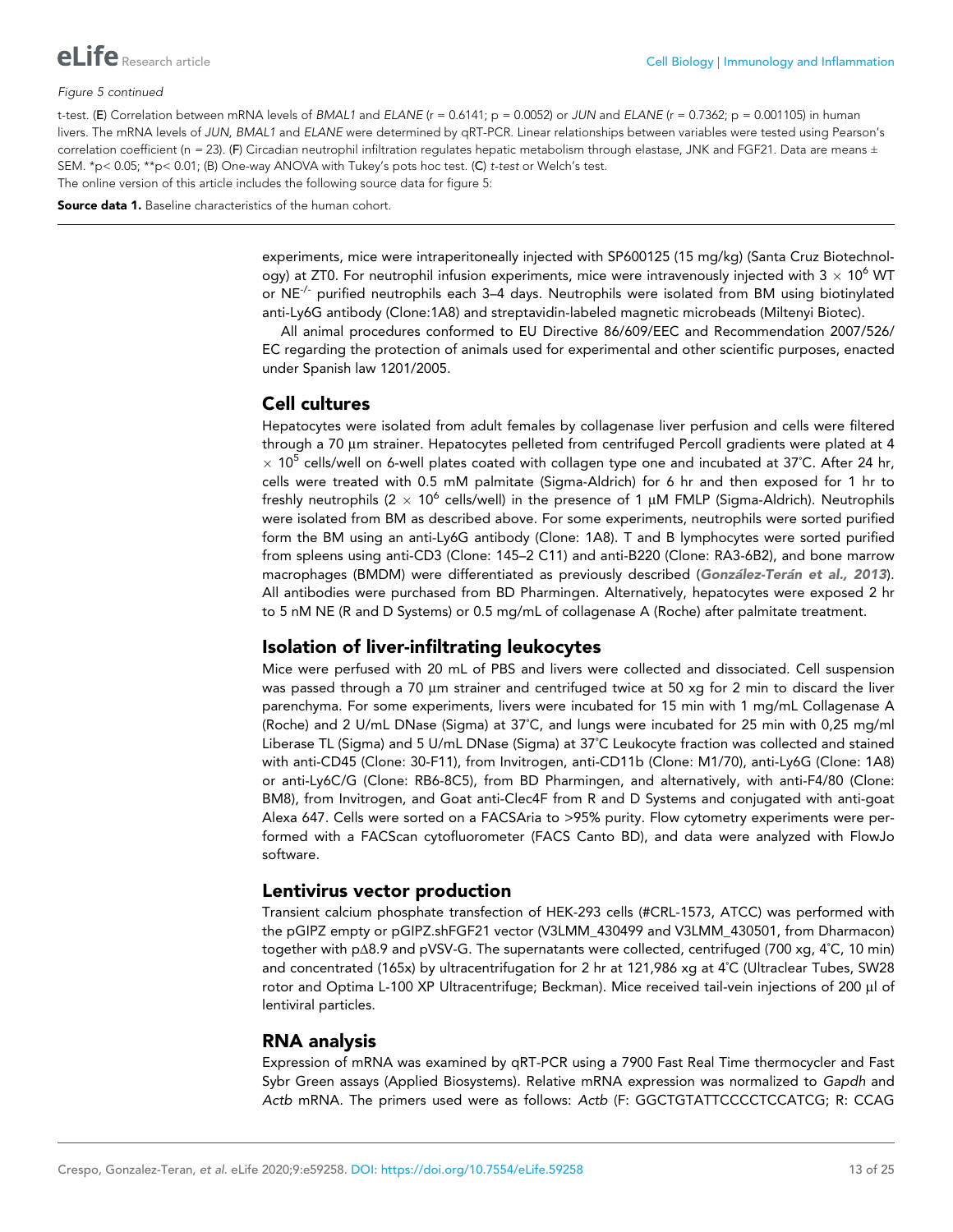TTGGTAACAATGCCATGT); *Gapdh* (F: TGAAGCAGGCATCTGAGGG; R: CGAAGGTGGAAGAG TGGGA); *Clock* (F: AGAACTTGGCATTGAAGAGTCTC; R: GTCAGACCCAGAATCTTGGCT); *Bmal1* (F: TGACCCTCATGGAAGGTTAGAA; R: GGACATTGCATTGCATGTTGG); *Nr1d2* (F: CAGACACTTC TTAAAGCGGCACTG; R: GGAGTTCATGCTTGTGAAGGCTGT); *Cry2* (F: CACTGGTTCCGCAAAG-GACTA; R: CCACGGGTCGAGGATGTAG); *Per2* (F: GAAAGCTGTCACCACCATAGAA; R: AAC TCGCACTTCCTTTTCAGG); *Acaca* (F: GATGAACCATCTCCGTTGGC; R: GACCCAATTATGAA TCGGGAGTG); *Fgf21* (F: CTGCTGGGGGTCTACCAAG; R: CTGCGCCTACCACTGTTCC); *Mip1a* (F: TTCTCTGTACCATGACACTCTGC; R: CGTGGAATCTTCCGGCTGTAG); *Mip2* (F: CCAACCAC-CAGGCTACAGG; R: GCGTCACACTCAAGCTCTG); *KC* (F: CTGGGATTCACCTCAAGAACATC; R: CAGGGTCAAGGCAAGCCTC); *Sdf-1* (F: GCTCTGCATCAGTGACGGTA; R: ATCTGAAGGGCACAG TTTGG); *Elane* (F: ATTTCCGGTCAGTGCAGGTAGT; R: GGTCAAAGCCATTCTCGAAGAT); *GAPDH* (F: CCATGAGAAGTATGACAACAGCC; R: GGGTGCTAAGCAGTTGGTG); *ELANE* (F: TCCACGGAA TTGCCTCCTTC; R: CCTCGGAGCGTTGGATGATA); *BMAL1* (F: GCCGAATGATTGCTGAGG; R: CACTGGAAGGAATGTCTGG); *JUN* (F: GGATCAAGGCGGAGAGGAAG; R: GCGTTAGCATGAG TTGGCAC).

### Measurement of hepatic triglycerides

Lipids were extracted from 25 mg of liver in isopropanol (50 mg/mL) and centrifuged (15 min 9500 xg 4˚C). Triglycerides were detected in the supernatant (Sigma-Aldrich).

### Histology

Tissue samples were fixed in 10% formalin for 48 hr, dehydrated, and embedded in paraffin. Sections (5 µm) were cut and stained with hematoxylin and eosin (Sigma-Aldrich and Thermo Scientific). Sections (8 µm) from frozen tissue and embedded in OCT compound (Tissue-Tek) were stained with Oil Red O (American Master Tech Scientific). Sections were examined in Leica DM2500 microscope using 20x objective.

### Immunoblotting

Tissue extracts were prepared in Triton lysis buffer [20 mM Tris (pH 7.4), 1% Triton X-100, 10% glycerol, 137 mM NaCl, 2 mM EDTA, 25 mM β-glycerophosphate, 1 mM sodium orthovanadate, 1 mM phenylmethylsulfonyl fluoride, and 10  $\mu$ g/mL aprotinin and leupeptin]. Extracts (20–50  $\mu$ g protein) were examined by immunoblot. The antibodies employed were anti-FGF21 (1/1000, #RD281108100, BioVendor), anti-phospho JNK (1/1000, #4668S, Cell Signaling), anti-JNK (1/1000, #9252S, Cell Signaling), anti-phospho c-Jun (1/1000, #9164L, Cell Signaling), anti-c-Jun (1/1000, #9165S, Cell Signaling), anti-ACC (1/1000, #3676S, Cell Signaling), and anti-vinculin (1/5000, #V9131, Sigma). Antiphospho JNK and anti-JNK antibodies recognize the two different JNK isoform (JNK1 and JNK2) and their two spliced variants (JNK1 (46 kDa), JNK1 (54 kDa) and JNK2 (46 kDa) and JNK2 (54 kDa)). Immunocomplexes were detected by enhanced chemiluminescence (Amersham).

### Immunofluorescence

For 3-D imaging, livers were fixed in a solution of paraformaldehyde 4% in PBS at 4˚C. After washing in PBS, tissues were stored overnight in 30% sucrose (Sigma) with PBS. Then, livers were embedded in OCT compound (Tissue-Tek) and frozen at  $-80^{\circ}$ C. Cryosections of organs (70  $\mu$ m) were washed in PBS and blocked/permeabilized in PBS with 10% donkey serum (Millipore) and 1% Triton. Primary antibodies diluted in blocking/permeabilization buffer were incubated overnight at 4˚C, followed by three washes in PBS and 2 hr incubation with secondary antibodies and DAPI at room temperature. After three washes in PBS, cells were mounted with Fluoromount-G (SouthernBiotech). The following primary and secondary antibodies were used: rat anti-CD31 (1:200, #553370 BD Pharmingen,), rabbit anti-S100A9 (mrp14) (1:100, #AB242945, Abcam,), goat anti-Clec4f (1:100, #AF2784, RD System), Alexa 488 donkey anti rat IgG (1:200, #A-21208, ThermoFisher), Cy3 AffiniPure Fab Fragment Donkey Anti-Rabbit IgG (1:200, #711-167-003, Jackson Laboratories), Alexa Fluor 633 donkey anti goat IgG (H+L) (1:200, #A21082, ThermoFisher). Immunostaining were imaged with a SP8 confocal microscope using 40x objectives. Individual fields or tiles of large areas were acquired every 2.5 µm for a total of 30 µm in depth. 3D images were obtained with Fiji/ImageJ 3D Viewer plugging.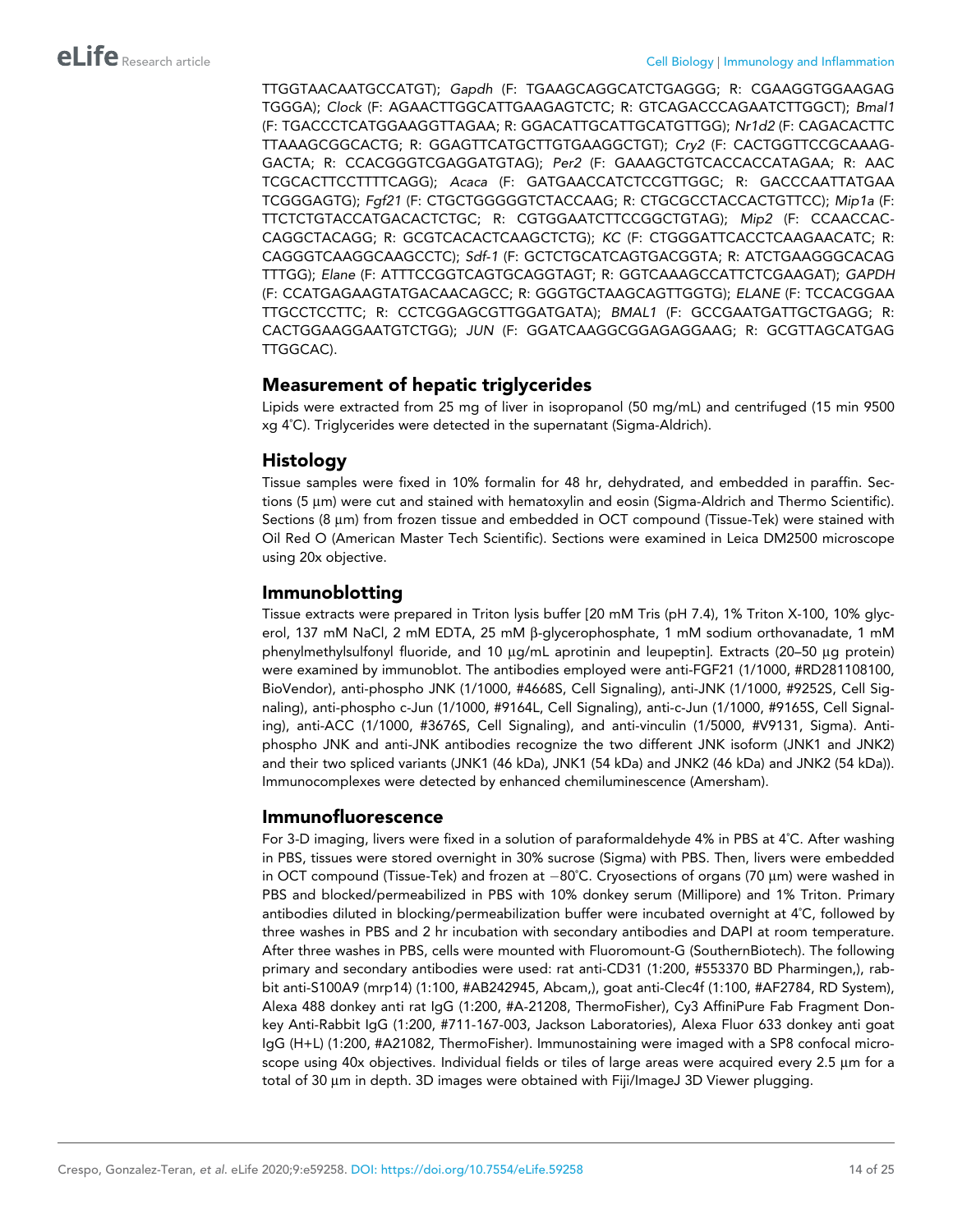For 2-D imaging, liver sections (12  $\mu$ m) prepared from frozen tissue and embedded in OCT compound were fixed with 2% paraformaldehyde and permeabilized with PBS 0.1% Triton. After blocking with PBS 5% BSA 0.1% Triton and washing, tissues were incubated overnight at 4˚C with primary antibody. Then, sections were washed and incubated with conjugated secondary antibodies for 1 hr at room temperature and nuclei were stained with Sytox Green (Invitrogen) after washing. The following primary and secondary antibodies were used: rat anti-mouse S100A9 (Mrp-14) antibody (1:200, #AB105472, Abcam), rabbit anti-Neutrophil Elastase antibody (1:200, #AB68672, Abcam), goat Alexa Fluor 405 anti-rabbit (1:200) and goat Alexa Fluor 568 anti-rat IgG (1:500). Sections were mounted in Vectashield mounting medium (Vector, H-1000) and examined using a Leica SP5 multiline inverted confocal microscope and 20x objectives.

### NE measurement

20 mL of PBS prefunded livers were crushed with a syringe plunger, resuspended in 4 mL of PBS/ EDTA 5 mM/0.5% FBS and filtered (70  $\mu$ m). Cell suspension was centrifuged at 1800 rpm 5 min and the supernatant was filtered (22 µm). Supernatants were concentrated using Amicon Ultra centrifugal filters (Sigma-Aldrich). NE levels were determined with Mouse Neutrophil Elastase ELISA kit (R and D system).

### Quantification and statistical analysis

All data are expressed as means ± SEM. For comparisons between two groups, the Student's *t*-test was applied. For data with more than two data sets, we used one-way ANOVA coupled with Turkey's multigroup test. When variances were unequal, Welch's test or Kruskal-Wallis test coupled with Dunn's multiple comparison test were applied, respectively. Multiple group comparisons in the rhythmicity of neutrophil infiltration were analyzed with two-way ANOVA followed by Fisher's *post hoc* test. Significance was determined as a 2-sided p < 0.05. All statistical analyses were conducted in GraphPad Prism software. Statistical details were indicated in the figure legends.

## Acknowledgements

We thank S Bartlett for English editing. We are grateful to A Zychlinsky for the NE $\cdot$ - mice. We thank the staff at the CNIC Genomics, Cellomics, Microscopy, and Bioinformatics units for technical support and help with data analysis. BGT and MC were fellows of the FPI: Severo Ochoa CNIC program (SVP-2013–067639) and (BES-2017–079711) respectively. IN was funded by EFSD/Lilly grants (2017 and 2019), the CNIC IPP FP7 Marie Curie Programme (PCOFUND-2012–600396), EFSD Rising Star award (2019), JDC-2018-Incorporación (MIN/JDC1802). T-L was a Juan de la Cierva fellow (JCI-2011–11623). C.F has a Sara Borrell contract (CD19/00078). RJD is an Investigator of the Howard Hughes Medical Institute. This work was funded by the following grants to GS: funding from the European Union's Seventh Framework Programme (FP7/2007-2013) under grant agreement n˚ ERC 260464, EFSD/Lilly European Diabetes Research Programme Dr Sabio, 2017 Leonardo Grant for Researchers and Cultural Creators, BBVA Foundation (Investigadores-BBVA-2017) IN[17] \_BBM\_BAS\_0066, MINECO-FEDER SAF2016-79126-R and PID2019-104399RB-I00 , EUIN2017- 85875, Comunidad de Madrid IMMUNOTHERCAN-CM S2010/BMD-2326 and B2017/BMD-3733 and Fundación AECC AECC PROYE19047SABI and AECC: INVES20026LEIV to ML. MM was funded by ISCIII and FEDER PI16/01548 and Junta de Castilla y León GRS 1362/A/16 and INT/M/17/17 and JL-T by Junta de Castilla y León GRS 1356/A/16 and GRS 1587/A/17. The study was additionally funded by MEIC grants to ML (MINECO-FEDER-SAF2015-74112-JIN) AT-L (MINECO-FEDER-SAF2014-61233-JIN), RJD: Grant DK R01 DK107220 from the National Institutes of Health. AH: (SAF2015-65607-R). The CNIC is supported by the Instituto de Salud Carlos III (ISCIII), the Ministerio de Ciencia, Innovación y Universidades (MCNU) and the Pro CNIC Foundation, and is a Severo Ochoa Center of Excellence (SEV-2015–0505).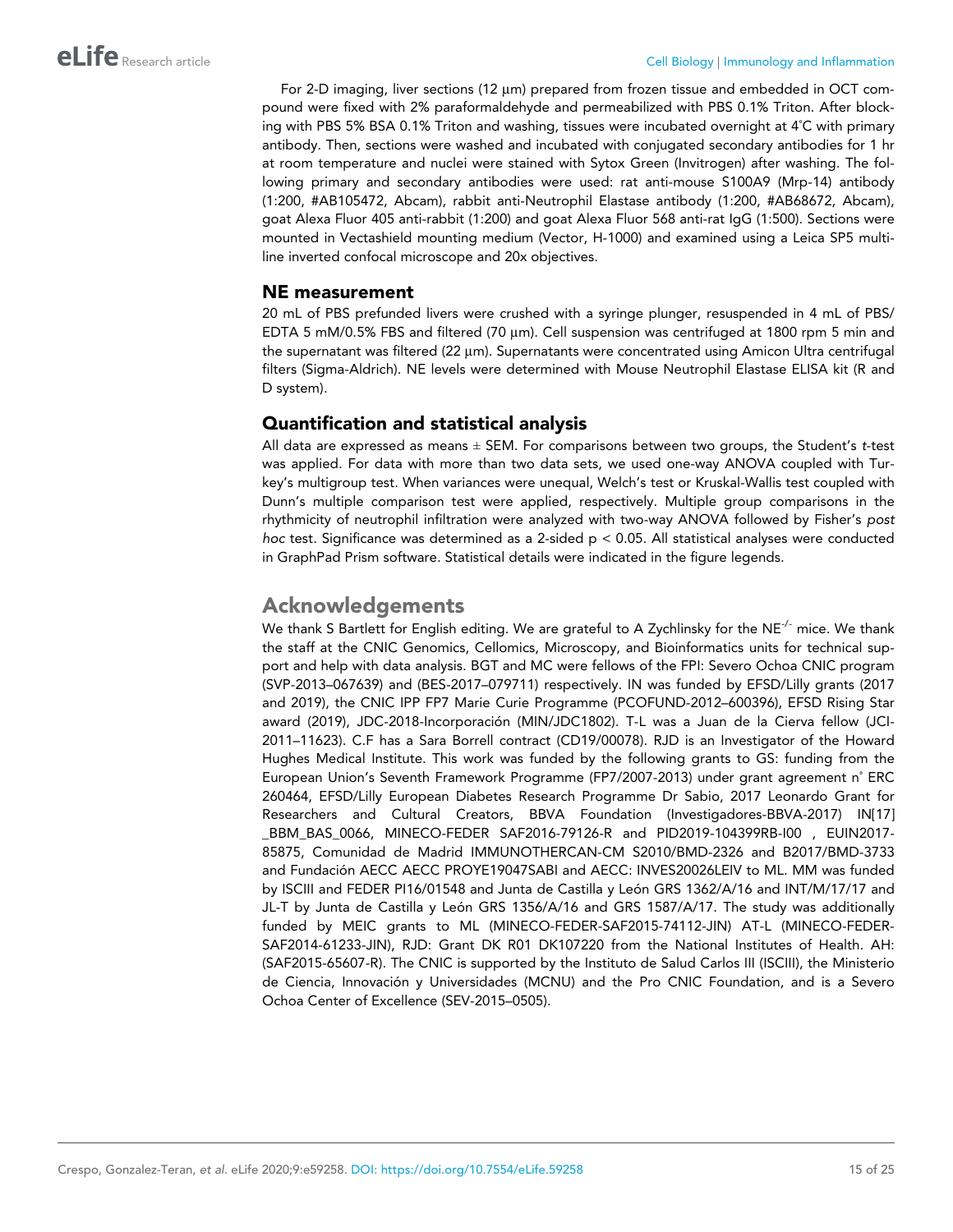# <span id="page-15-0"></span>Additional information

#### Funding

| <b>Funder</b>                                                       | Grant reference number                | Author                             |
|---------------------------------------------------------------------|---------------------------------------|------------------------------------|
| European Commission                                                 | ERC260464                             | Guadalupe Sabio                    |
| Ministerio de Economía y<br>Competitividad                          | SAF2016-79126-R                       | Guadalupe Sabio                    |
| Ministerio de Economía y<br>Competitividad                          | SAF2015-74112-JIN                     | Magdalena Leiva                    |
| Fundación Científica Asocia-<br>ción Española Contra el Cán-<br>cer | INVES20026LEIV<br>PROYE19047SABI      | Magdalena Leiva<br>Guadalupe Sabio |
| Ministerio de Ciencia e Inno-<br>vación                             | PID2019-104399RB-I00                  | Guadalupe Sabio                    |
| FPI Severo Ochoa- CNIC                                              | SVP-2013-067639                       | Barbara Gonzalez-Teran             |
| Ministerio de Economía y<br>Competitividad                          | BES-2017-079711                       | María Crespo                       |
| Juan de la Cierva                                                   | JCI-2011-11623                        | Antonia Tomás-Loba                 |
| Sara Borrell                                                        | CD19/00078                            | Cintia Folgueira                   |
| National Institutes of Health                                       | DK R01 DK107220                       | Roger J Davis                      |
| Ministerio de Economía y<br>Competitividad                          | SAF2014-61233-JIN                     | Antonia Tomás-Loba                 |
| Fundación BBVA                                                      | IN[17]_BBM_BAS_0066                   | Guadalupe Sabio                    |
| Ministerio de Economía y<br>Competitividad                          | EUIN2017-85875                        | Guadalupe Sabio                    |
| Comunidad de Madrid                                                 | S2010/BMD-2326                        | Guadalupe Sabio                    |
| Comunidad de Madrid                                                 | B2017/BMD-3733                        | Guadalupe Sabio                    |
| Instituto de Salud Carlos III                                       | PI16/01548                            | Miquel Marcos                      |
| Junta de Castilla y León                                            | GRS1362/A/16                          | Miquel Marcos                      |
| Junta de Castilla y León                                            | INT/M/17/17                           | Miquel Marcos                      |
| Junta de Castilla y León                                            | GRS 1356/A/16                         | Jorge L Torres                     |
| Junta de Castilla y León                                            | GRS 1587/A/17                         | Jorge L Torres                     |
| European Foundation for the<br>Study of Diabetes                    | <b>ESFD/Lilly Programme</b>           | Guadalupe Sabio                    |
| European Foundation for the<br>Study of Diabetes                    | EFSD/Lilly Grant 2017 and<br>2019     | Ivana Nikolic                      |
| CNIC IPP FP7 Marie Curie<br>Programme                               | PCOFUND-2012-600396                   | Ivana Nikolic                      |
| European Foundation for the<br>Study of Diabetes                    | EFSD Rising Star award<br>2019        | Ivana Nikolic                      |
| Juan de la Cierva                                                   | JDC-2018-Incorporación<br>MIN/JDC1802 | Ivana Nikolic                      |

The funders had no role in study design, data collection and interpretation, or the decision to submit the work for publication.

#### Author contributions

María Crespo, Barbara Gonzalez-Teran, Data curation, Formal analysis, Investigation, Methodology, Writing - review and editing; Ivana Nikolic, Cintia Folgueira, Macarena Fernández-Chacón, Antonia Tomás-Loba, Noelia A-Gonzalez, Daniel Beiroa, Formal analysis, Investigation, Methodology; Alfonso Mora, Formal analysis, Investigation, Methodology, Writing - review and editing; Elena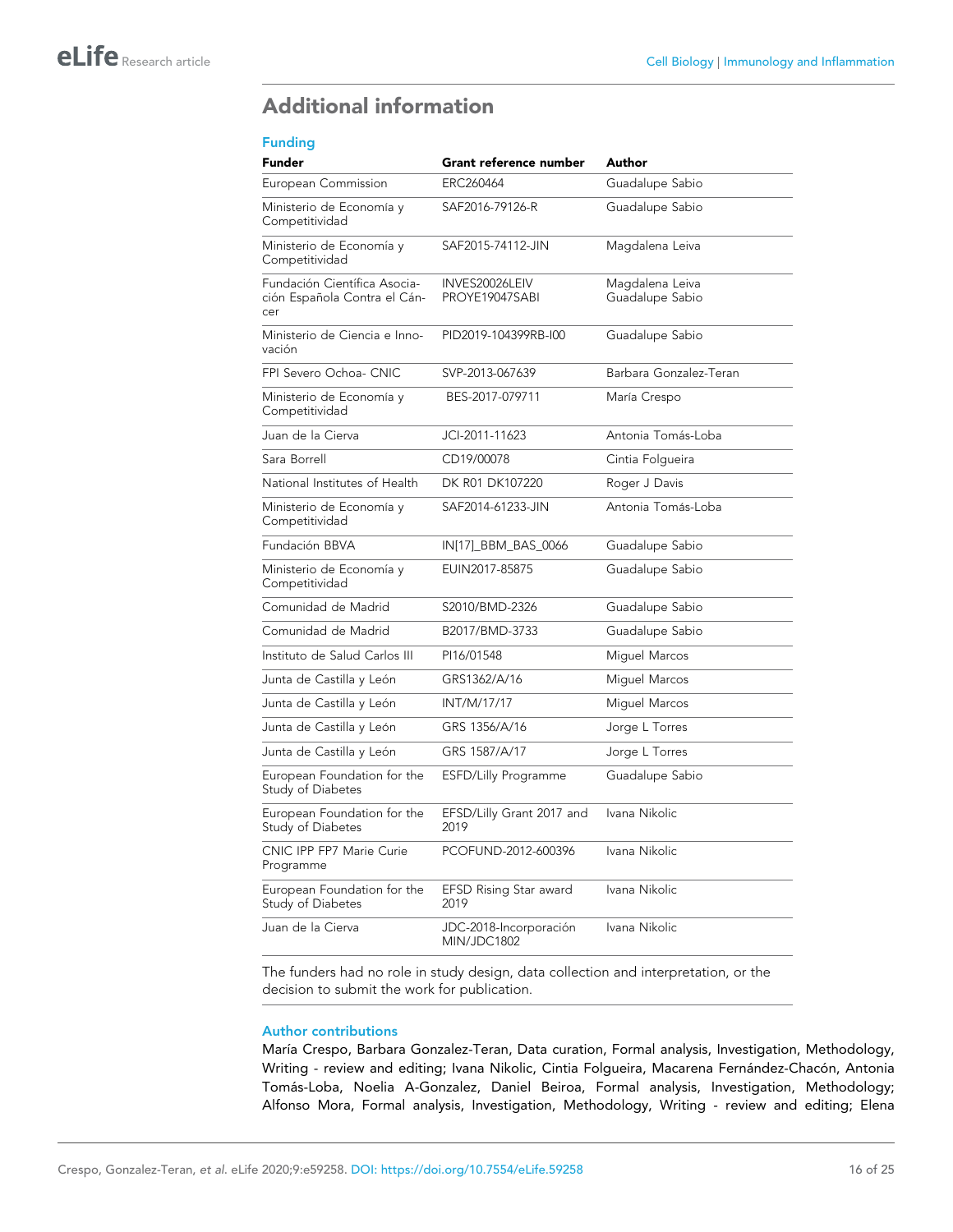<span id="page-16-0"></span>Rodríguez, Luis Leiva-Vega, Aránzazu Pintor-Chocano, Ainoa Caballero-Molano, Lourdes Hernández-Cosido, Jorge L Torres, Norman J Kennedy, Roger J Davis, Rui Benedito, Miguel Marcos, Ruben Nogueiras, Andrés Hidalgo, Formal analysis, Methodology; Irene Ruiz-Garrido, Beatriz Cicuéndez, Data curation, Methodology; Nuria Matesanz, Magdalena Leiva, Conceptualization, Data curation, Formal analysis, Supervision, Investigation, Methodology, Writing - original draft, Writing - review and editing; Guadalupe Sabio, Conceptualization, Data curation, Supervision, Funding acquisition, Investigation, Methodology, Writing - original draft, Project administration, Writing - review and editing

#### Author ORCIDs

María Crespo **iD** <https://orcid.org/0000-0003-3666-3415> Barbara Gonzalez-Teran (D <https://orcid.org/0000-0002-4336-8644> Alfonso Mora **b** <https://orcid.org/0000-0002-6397-4836> Noelia A-Gonzalez **b** <http://orcid.org/0000-0003-0533-5216> Roger J Davis (D <http://orcid.org/0000-0002-0130-1652> Magdalena Leiva (D <https://orcid.org/0000-0001-7735-2459> Guadalupe Sabio <https://orcid.org/0000-0002-2822-0625>

#### **Ethics**

Human subjects: The study was approved by the Ethics Committee of the University Hospital of Salamanca (Spain), and all subjects provided written informed consent to participate.

Animal experimentation: All animal procedures conformed to EU Directive 86/609/EEC and Recommendation 2007/526/EC regarding the protection of animals used for experimental and other scientific purposes, enacted under Spanish law 1201/2005.

#### Decision letter and Author response

Decision letter <https://doi.org/10.7554/eLife.59258.sa1> Author response <https://doi.org/10.7554/eLife.59258.sa2>

### Additional files

Supplementary files

. Transparent reporting form

#### Data availability

All data generated or analysed during this study are included in the manuscript and supporting files.

### References

- Adrover JM, Del Fresno C, Crainiciuc G, Cuartero MI, Casanova-Acebes M, Weiss LA, Huerga-Encabo H, Silvestre-Roig C, Rossaint J, Cossío I, Lechuga-Vieco AV, García-Prieto J, Gómez-Parrizas M, Quintana JA, Ballesteros I, Martin-Salamanca S, Aroca-Crevillen A, Chong SZ, Evrard M, Balabanian K, et al. 2019. A neutrophil timer coordinates immune defense and vascular protection. *Immunity* 50:390–402. DOI: [https://doi.](https://doi.org/10.1016/j.immuni.2019.01.002) [org/10.1016/j.immuni.2019.01.002,](https://doi.org/10.1016/j.immuni.2019.01.002) PMID: [30709741](http://www.ncbi.nlm.nih.gov/pubmed/30709741)
- Belaaouaj A, McCarthy R, Baumann M, Gao Z, Ley TJ, Abraham SN, Shapiro SD. 1998. Mice lacking neutrophil elastase reveal impaired host defense against gram negative bacterial Sepsis. *Nature Medicine* 4:615–618. DOI:<https://doi.org/10.1038/nm0598-615>, PMID: [9585238](http://www.ncbi.nlm.nih.gov/pubmed/9585238)
- Casanova-Acebes M, Pitaval C, Weiss LA, Nombela-Arrieta C, Chèvre R, A-González N, Kunisaki Y, Zhang D, van Rooijen N, Silberstein LE, Weber C, Nagasawa T, Frenette PS, Castrillo A, Hidalgo A. 2013. Rhythmic modulation of the hematopoietic niche through neutrophil clearance. *Cell* 153:1025–1035. DOI: [https://doi.](https://doi.org/10.1016/j.cell.2013.04.040) [org/10.1016/j.cell.2013.04.040,](https://doi.org/10.1016/j.cell.2013.04.040) PMID: [23706740](http://www.ncbi.nlm.nih.gov/pubmed/23706740)
- Casanova-Acebes M, Nicolás-Ávila JA, Li JL, García-Silva S, Balachander A, Rubio-Ponce A, Weiss LA, Adrover JM, Burrows K, A-González N, Ballesteros I, Devi S, Quintana JA, Crainiciuc G, Leiva M, Gunzer M, Weber C, Nagasawa T, Soehnlein O, Merad M, et al. 2018. Neutrophils instruct homeostatic and pathological states in naive tissues. *The Journal of Experimental Medicine* 215:2778–2795. DOI: [https://doi.org/10.1084/jem.](https://doi.org/10.1084/jem.20181468) [20181468,](https://doi.org/10.1084/jem.20181468) PMID: [30282719](http://www.ncbi.nlm.nih.gov/pubmed/30282719)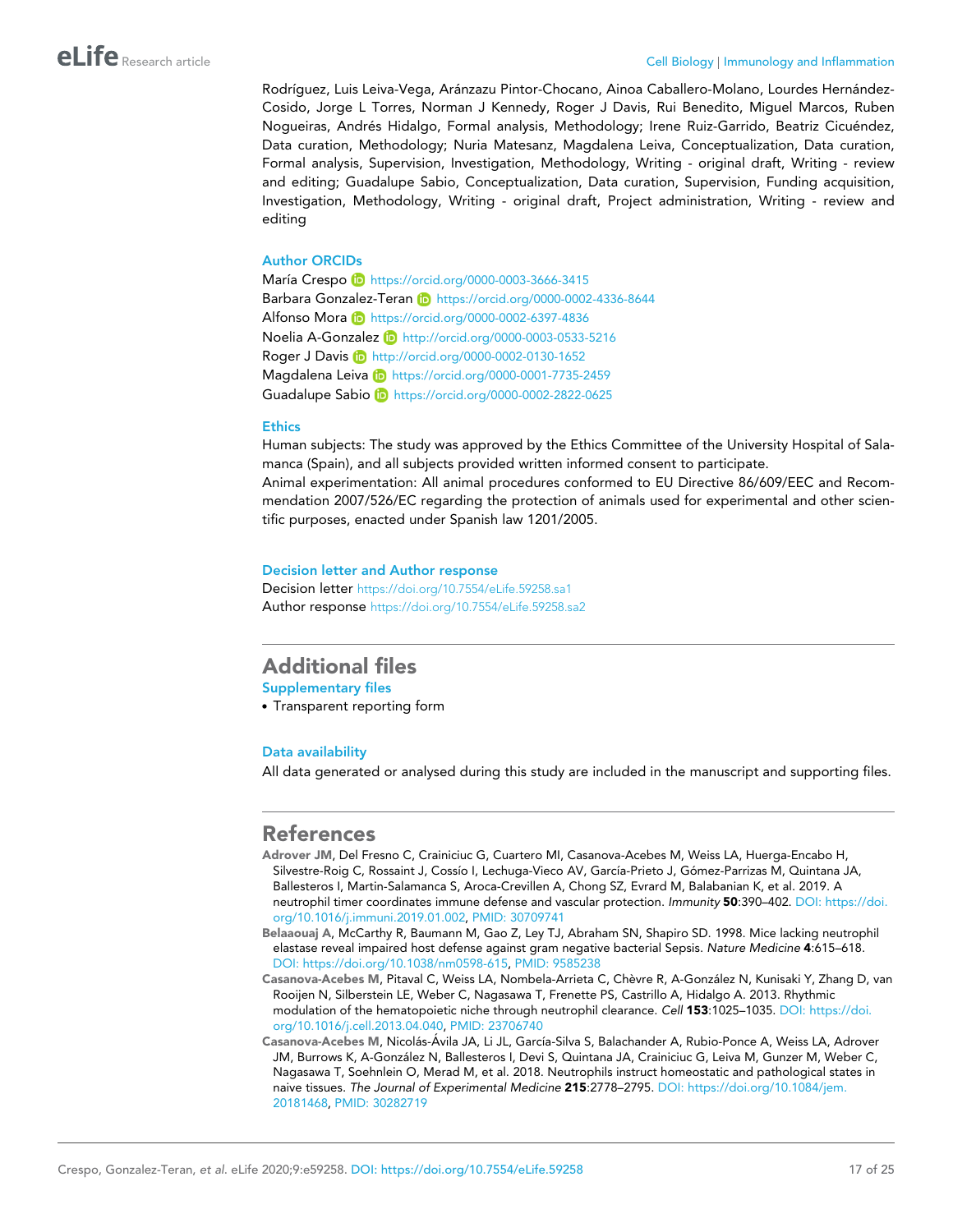- <span id="page-17-0"></span>Das M, Sabio G, Jiang F, Rincón M, Flavell RA, Davis RJ. 2009. Induction of hepatitis by JNK-mediated expression of TNF-alpha. *Cell* 136:249–260. DOI:<https://doi.org/10.1016/j.cell.2008.11.017>, PMID: [19167327](http://www.ncbi.nlm.nih.gov/pubmed/19167327)
- Das M, Garlick DS, Greiner DL, Davis RJ. 2011. The role of JNK in the development of hepatocellular carcinoma. *Genes & Development* 25:634–645. DOI: [https://doi.org/10.1101/gad.1989311,](https://doi.org/10.1101/gad.1989311) PMID: [21406557](http://www.ncbi.nlm.nih.gov/pubmed/21406557)
- Delezie J, Dumont S, Dardente H, Oudart H, Gréchez-Cassiau A, Klosen P, Teboul M, Delaunay F, Pévet P, Challet E. 2012. The nuclear receptor REV-ERB $\alpha$  is required for the daily balance of carbohydrate and lipid metabolism. *The FASEB Journal* 26:3321–3335. DOI:<https://doi.org/10.1096/fj.12-208751>, PMID: [22562834](http://www.ncbi.nlm.nih.gov/pubmed/22562834)
- Dibner C, Schibler U, Albrecht U. 2010. The mammalian circadian timing system: organization and coordination of central and peripheral clocks. *Annual Review of Physiology* 72:517–549. DOI: [https://doi.org/10.1146/](https://doi.org/10.1146/annurev-physiol-021909-135821) [annurev-physiol-021909-135821](https://doi.org/10.1146/annurev-physiol-021909-135821), PMID: [20148687](http://www.ncbi.nlm.nih.gov/pubmed/20148687)
- Druzd D, Scheiermann C. 2013. Immunology. Some monocytes got rhythm. *Science* 341:1462–1464. DOI: [https://doi.org/10.1126/science.1244445,](https://doi.org/10.1126/science.1244445) PMID: [24072913](http://www.ncbi.nlm.nih.gov/pubmed/24072913)
- Dzhagalov I, St John A, He YW. 2007. The antiapoptotic protein Mcl-1 is essential for the survival of neutrophils but not macrophages. *Blood* 109:1620–1626. DOI: [https://doi.org/10.1182/blood-2006-03-013771,](https://doi.org/10.1182/blood-2006-03-013771) PMID: [17062731](http://www.ncbi.nlm.nih.gov/pubmed/17062731)
- Eash KJ, Greenbaum AM, Gopalan PK, Link DC. 2010. CXCR2 and CXCR4 antagonistically regulate neutrophil trafficking from murine bone marrow. *The Journal of Clinical Investigation* 120:2423–2431. DOI: [https://doi.](https://doi.org/10.1172/JCI41649) [org/10.1172/JCI41649,](https://doi.org/10.1172/JCI41649) PMID: [20516641](http://www.ncbi.nlm.nih.gov/pubmed/20516641)
- Fisher FM, Maratos-Flier E. 2013. Stress heats up the adipocyte. *Nature Medicine* 19:17–18. DOI: [https://doi.](https://doi.org/10.1038/nm.3058) [org/10.1038/nm.3058](https://doi.org/10.1038/nm.3058), PMID: [23296001](http://www.ncbi.nlm.nih.gov/pubmed/23296001)
- González-Terán B, Cortés JR, Manieri E, Matesanz N, Verdugo Á, Rodríguez ME, González-Rodríguez Á, Valverde ÁM, Valverde Á, Martín P, Davis RJ, Sabio G. 2013. Eukaryotic elongation factor 2 controls TNF- $\alpha$ translation in LPS-induced hepatitis. *Journal of Clinical Investigation* 123:164–178. DOI: [https://doi.org/10.](https://doi.org/10.1172/JCI65124) [1172/JCI65124](https://doi.org/10.1172/JCI65124), PMID: [23202732](http://www.ncbi.nlm.nih.gov/pubmed/23202732)
- González-Terán B, Matesanz N, Nikolic I, Verdugo MA, Sreeramkumar V, Hernández-Cosido L, Mora A, Crainiciuc G, Sáiz ML, Bernardo E, Leiva-Vega L, Rodríguez E, Bondía V, Torres JL, Perez-Sieira S, Ortega L, Cuenda A, Sanchez-Madrid F, Nogueiras R, Hidalgo A, et al. 2016. p38g and p38d reprogram liver metabolism by modulating neutrophil infiltration. *The EMBO Journal* 35:536–552. DOI: [https://doi.org/10.15252/embj.](https://doi.org/10.15252/embj.201591857) [201591857,](https://doi.org/10.15252/embj.201591857) PMID: [26843485](http://www.ncbi.nlm.nih.gov/pubmed/26843485)
- Guan D, Xiong Y, Borck PC, Jang C, Doulias PT, Papazyan R, Fang B, Jiang C, Zhang Y, Briggs ER, Hu W, Steger D, Ischiropoulos H, Rabinowitz JD, Lazar MA. 2018. Diet-Induced circadian enhancer remodeling synchronizes opposing hepatic lipid metabolic processes. *Cell* 174:831–842. DOI:<https://doi.org/10.1016/j.cell.2018.06.031>, PMID: [30057115](http://www.ncbi.nlm.nih.gov/pubmed/30057115)
- Haus E, Halberg F. 1966. Persisting circadian rhythm in hepatic glycogen of mice during inanition and dehydration. *Experientia* 22:113–114. DOI:<https://doi.org/10.1007/BF01900185>, PMID: [5927958](http://www.ncbi.nlm.nih.gov/pubmed/5927958)
- Haus E, Smolensky MH. 1999. Biologic rhythms in the immune system. *Chronobiology International* 16:581–622. DOI:<https://doi.org/10.3109/07420529908998730>, PMID: [10513884](http://www.ncbi.nlm.nih.gov/pubmed/10513884)
- He W, Holtkamp S, Hergenhan SM, Kraus K, de Juan A, Weber J, Bradfield P, Grenier JMP, Pelletier J, Druzd D, Chen CS, Ince LM, Bierschenk S, Pick R, Sperandio M, Aurrand-Lions M, Scheiermann C. 2018. Circadian expression of migratory factors establishes Lineage-Specific signatures that guide the homing of leukocyte subsets to tissues. *Immunity* 49:1175–1190. DOI: [https://doi.org/10.1016/j.immuni.2018.10.007,](https://doi.org/10.1016/j.immuni.2018.10.007) PMID: [30527](http://www.ncbi.nlm.nih.gov/pubmed/30527911) [911](http://www.ncbi.nlm.nih.gov/pubmed/30527911)
- Huang W, Ramsey KM, Marcheva B, Bass J. 2011. Circadian rhythms, sleep, and metabolism. *Journal of Clinical Investigation* 121:2133–2141. DOI:<https://doi.org/10.1172/JCI46043>, PMID: [21633182](http://www.ncbi.nlm.nih.gov/pubmed/21633182)
- Keller M, Mazuch J, Abraham U, Eom GD, Herzog ED, Volk HD, Kramer A, Maier B. 2009. A circadian clock in macrophages controls inflammatory immune responses. *PNAS* 106:21407–21412. DOI: [https://doi.org/10.](https://doi.org/10.1073/pnas.0906361106) [1073/pnas.0906361106,](https://doi.org/10.1073/pnas.0906361106) PMID: [19955445](http://www.ncbi.nlm.nih.gov/pubmed/19955445)
- Kettner NM, Voicu H, Finegold MJ, Coarfa C, Sreekumar A, Putluri N, Katchy CA, Lee C, Moore DD, Fu L. 2016. Circadian homeostasis of liver metabolism suppresses hepatocarcinogenesis. *Cancer Cell* 30:909–924. DOI: [https://doi.org/10.1016/j.ccell.2016.10.007,](https://doi.org/10.1016/j.ccell.2016.10.007) PMID: [27889186](http://www.ncbi.nlm.nih.gov/pubmed/27889186)
- Kohsaka A, Laposky AD, Ramsey KM, Estrada C, Joshu C, Kobayashi Y, Turek FW, Bass J. 2007. High-fat diet disrupts behavioral and molecular circadian rhythms in mice. *Cell Metabolism* 6:414–421. DOI: [https://doi.org/](https://doi.org/10.1016/j.cmet.2007.09.006) [10.1016/j.cmet.2007.09.006](https://doi.org/10.1016/j.cmet.2007.09.006), PMID: [17983587](http://www.ncbi.nlm.nih.gov/pubmed/17983587)
- Kolla BP, Auger RR. 2011. Jet lag and shift work sleep disorders: how to help reset the internal clock. *Cleveland Clinic Journal of Medicine* 78:675–684. DOI: [https://doi.org/10.3949/ccjm.78a.10083,](https://doi.org/10.3949/ccjm.78a.10083) PMID: [21968474](http://www.ncbi.nlm.nih.gov/pubmed/21968474)
- Kudo T, Kawashima M, Tamagawa T, Shibata S. 2008. *Clock* mutation facilitates accumulation of cholesterol in the liver of mice fed a cholesterol and/or cholic acid diet. *American Journal of Physiology-Endocrinology and Metabolism* 294:E120–E130. DOI:<https://doi.org/10.1152/ajpendo.00061.2007>, PMID: [17971517](http://www.ncbi.nlm.nih.gov/pubmed/17971517)
- Lamia KA, Storch KF, Weitz CJ. 2008. Physiological significance of a peripheral tissue circadian clock. *PNAS* 105: 15172–15177. DOI:<https://doi.org/10.1073/pnas.0806717105>, PMID: [18779586](http://www.ncbi.nlm.nih.gov/pubmed/18779586)
- Li H, Zhang J, Jia W. 2013. Fibroblast growth factor 21: a novel metabolic regulator from pharmacology to physiology. *Frontiers of Medicine* 7:25–30. DOI: [https://doi.org/10.1007/s11684-013-0244-8,](https://doi.org/10.1007/s11684-013-0244-8) PMID: [23358894](http://www.ncbi.nlm.nih.gov/pubmed/23358894)
- Lucas D, Battista M, Shi PA, Isola L, Frenette PS. 2008. Mobilized hematopoietic stem cell yield depends on species-specific circadian timing. *Cell Stem Cell* 3:364–366. DOI:<https://doi.org/10.1016/j.stem.2008.09.004>, PMID: [18940728](http://www.ncbi.nlm.nih.gov/pubmed/18940728)
- Manieri E, Sabio G. 2015. Stress kinases in the modulation of metabolism and energy balance. *Journal of Molecular Endocrinology* 55:R11–R22. DOI:<https://doi.org/10.1530/JME-15-0146>, PMID: [26363062](http://www.ncbi.nlm.nih.gov/pubmed/26363062)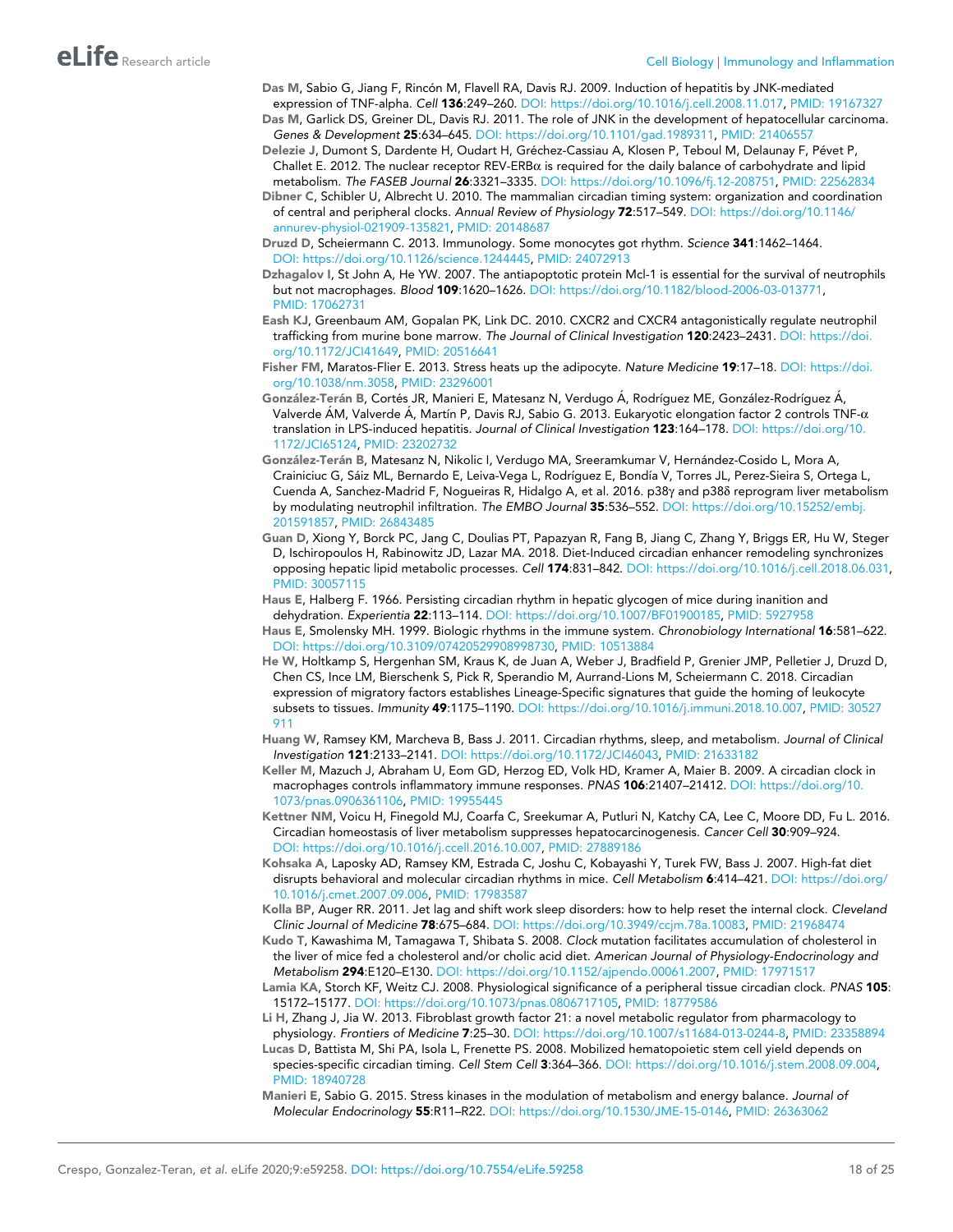- <span id="page-18-0"></span>Mansuy-Aubert V, Zhou QL, Xie X, Gong Z, Huang JY, Khan AR, Aubert G, Candelaria K, Thomas S, Shin DJ, Booth S, Baig SM, Bilal A, Hwang D, Zhang H, Lovell-Badge R, Smith SR, Awan FR, Jiang ZY. 2013. Imbalance between neutrophil elastase and its inhibitor  $\alpha$ 1-antitrypsin in obesity alters insulin sensitivity, inflammation, and energy expenditure. *Cell Metabolism* 17:534–548. DOI:<https://doi.org/10.1016/j.cmet.2013.03.005>, PMID: [23562077](http://www.ncbi.nlm.nih.gov/pubmed/23562077)
- McNelis JC, Olefsky JM. 2014. Macrophages, immunity, and metabolic disease. *Immunity* 41:36–48. DOI:<https://doi.org/10.1016/j.immuni.2014.05.010>, PMID: [25035952](http://www.ncbi.nlm.nih.gov/pubmed/25035952)
- Mei J, Liu Y, Dai N, Hoffmann C, Hudock KM, Zhang P, Guttentag SH, Kolls JK, Oliver PM, Bushman FD, Worthen GS. 2012. Cxcr2 and Cxcl5 regulate the IL-17/G-CSF axis and neutrophil homeostasis in mice. *The Journal of Clinical Investigation* 122:974–986. DOI:<https://doi.org/10.1172/JCI60588>, PMID: [22326959](http://www.ncbi.nlm.nih.gov/pubmed/22326959)
- Méndez-Ferrer S, Lucas D, Battista M, Frenette PS. 2008. Haematopoietic stem cell release is regulated by circadian oscillations. *Nature* 452:442–447. DOI: [https://doi.org/10.1038/nature06685,](https://doi.org/10.1038/nature06685) PMID: [18256599](http://www.ncbi.nlm.nih.gov/pubmed/18256599)
- Nathan C. 2006. Neutrophils and immunity: challenges and opportunities. *Nature Reviews Immunology* 6:173– 182. DOI:<https://doi.org/10.1038/nri1785>, PMID: [16498448](http://www.ncbi.nlm.nih.gov/pubmed/16498448)
- North C, Feuers RJ, Scheving LE, Pauly JE, Tsai TH, Casciano DA. 1981. Circadian organization of thirteen liver and six brain enzymes of the mouse. *American Journal of Anatomy* 162:183–199. DOI: [https://doi.org/10.1002/](https://doi.org/10.1002/aja.1001620302) [aja.1001620302](https://doi.org/10.1002/aja.1001620302)

Potthoff MJ, Kliewer SA, Mangelsdorf DJ. 2012. Endocrine fibroblast growth factors 15/19 and 21: from feast to famine. *Genes & Development* 26:312–324. DOI: [https://doi.org/10.1101/gad.184788.111,](https://doi.org/10.1101/gad.184788.111) PMID: [22302876](http://www.ncbi.nlm.nih.gov/pubmed/22302876)

- Reppert SM, Weaver DR. 2002. Coordination of circadian timing in mammals. *Nature* 418:935–941. DOI: [https://](https://doi.org/10.1038/nature00965) [doi.org/10.1038/nature00965](https://doi.org/10.1038/nature00965), PMID: [12198538](http://www.ncbi.nlm.nih.gov/pubmed/12198538)
- Rey G, Cesbron F, Rougemont J, Reinke H, Brunner M, Naef F. 2011. Genome-wide and phase-specific DNAbinding rhythms of BMAL1 control circadian output functions in mouse liver. *PLOS Biology* 9:e1000595. DOI: [https://doi.org/10.1371/journal.pbio.1000595,](https://doi.org/10.1371/journal.pbio.1000595) PMID: [21364973](http://www.ncbi.nlm.nih.gov/pubmed/21364973)
- Robles MS, Cox J, Mann M. 2014. In-vivo quantitative proteomics reveals a key contribution of posttranscriptional mechanisms to the circadian regulation of liver metabolism. *PLOS Genetics* 10:e1004047. DOI: [https://doi.org/10.1371/journal.pgen.1004047,](https://doi.org/10.1371/journal.pgen.1004047) PMID: [24391516](http://www.ncbi.nlm.nih.gov/pubmed/24391516)
- Robles MS, Humphrey SJ, Mann M. 2017. Phosphorylation is a central mechanism for circadian control of metabolism and physiology. *Cell Metabolism* 25:118–127. DOI: [https://doi.org/10.1016/j.cmet.2016.10.004,](https://doi.org/10.1016/j.cmet.2016.10.004) PMID: [27818261](http://www.ncbi.nlm.nih.gov/pubmed/27818261)
- Scheiermann C, Kunisaki Y, Lucas D, Chow A, Jang JE, Zhang D, Hashimoto D, Merad M, Frenette PS. 2012. Adrenergic nerves govern circadian leukocyte recruitment to tissues. *Immunity* 37:290–301. DOI: [https://doi.](https://doi.org/10.1016/j.immuni.2012.05.021) [org/10.1016/j.immuni.2012.05.021,](https://doi.org/10.1016/j.immuni.2012.05.021) PMID: [22863835](http://www.ncbi.nlm.nih.gov/pubmed/22863835)
- Solt LA, Wang Y, Banerjee S, Hughes T, Kojetin DJ, Lundasen T, Shin Y, Liu J, Cameron MD, Noel R, Yoo S-H, Takahashi JS, Butler AA, Kamenecka TM, Burris TP. 2012. Regulation of circadian behaviour and metabolism by synthetic REV-ERB agonists. *Nature* 485:62–68. DOI:<https://doi.org/10.1038/nature11030>
- Steimer DA, Boyd K, Takeuchi O, Fisher JK, Zambetti GP, Opferman JT. 2009. Selective roles for antiapoptotic MCL-1 during granulocyte development and macrophage effector function. *Blood* 113:2805–2815. DOI: [https://doi.org/10.1182/blood-2008-05-159145,](https://doi.org/10.1182/blood-2008-05-159145) PMID: [19064728](http://www.ncbi.nlm.nih.gov/pubmed/19064728)
- Su L, Li N, Tang H, Lou Z, Chong X, Zhang C, Su J, Dong X. 2018. Kupffer cell-derived TNF-α promotes hepatocytes to produce CXCL1 and mobilize neutrophils in response to necrotic cells. *Cell Death & Disease* 9: 323. DOI: [https://doi.org/10.1038/s41419-018-0377-4,](https://doi.org/10.1038/s41419-018-0377-4) PMID: [29476069](http://www.ncbi.nlm.nih.gov/pubmed/29476069)
- Tahara Y, Shibata S. 2016. Circadian rhythms of liver physiology and disease: experimental and clinical evidence. *Nature Reviews Gastroenterology & Hepatology* 13:217–226. DOI:<https://doi.org/10.1038/nrgastro.2016.8>, PMID: [26907879](http://www.ncbi.nlm.nih.gov/pubmed/26907879)
- Talukdar S, Oh DY, Bandyopadhyay G, Li D, Xu J, McNelis J, Lu M, Li P, Yan Q, Zhu Y, Ofrecio J, Lin M, Brenner MB, Olefsky JM. 2012. Neutrophils mediate insulin resistance in mice fed a high-fat diet through secreted elastase. *Nature Medicine* 18:1407–1412. DOI:<https://doi.org/10.1038/nm.2885>, PMID: [22863787](http://www.ncbi.nlm.nih.gov/pubmed/22863787)
- Tiniakos DG, Vos MB, Brunt EM. 2010. Nonalcoholic fatty liver disease: pathology and pathogenesis. *Annual Review of Pathology: Mechanisms of Disease* 5:145–171. DOI: [https://doi.org/10.1146/annurev-pathol-121808-](https://doi.org/10.1146/annurev-pathol-121808-102132) [102132,](https://doi.org/10.1146/annurev-pathol-121808-102132) PMID: [20078219](http://www.ncbi.nlm.nih.gov/pubmed/20078219)
- Toledo M, Batista-Gonzalez A, Merheb E, Aoun ML, Tarabra E, Feng D, Sarparanta J, Merlo P, Botre` F, Schwartz GJ, Pessin JE, Singh R. 2018. Autophagy Regulates the Liver Clock and Glucose Metabolism by Degrading CRY1. *Cell Metabolism* 28:268–281. DOI:<https://doi.org/10.1016/j.cmet.2018.05.023>
- Tong X, Yin L. 2013. Circadian rhythms in liver physiology and liver diseases. *Comprehensive Physiology* 3:917– 940. DOI: [https://doi.org/10.1002/cphy.c120017,](https://doi.org/10.1002/cphy.c120017) PMID: [23720334](http://www.ncbi.nlm.nih.gov/pubmed/23720334)
- Turek FW, Joshu C, Kohsaka A, Lin E, Ivanova G, McDearmon E, Laposky A, Losee-Olson S, Easton A, Jensen DR, Eckel RH, Takahashi JS, Bass J. 2005. Obesity and metabolic syndrome in circadian clock mutant mice. *Science* 308:1043–1045. DOI:<https://doi.org/10.1126/science.1108750>, PMID: [15845877](http://www.ncbi.nlm.nih.gov/pubmed/15845877)
- Vernia S, Cavanagh-Kyros J, Garcia-Haro L, Sabio G, Barrett T, Jung DY, Kim JK, Xu J, Shulha HP, Garber M, Gao G, Davis RJ. 2014. The PPAR $\alpha$ -FGF21 hormone Axis contributes to metabolic regulation by the hepatic JNK signaling pathway. *Cell Metabolism* 20:512–525. DOI:<https://doi.org/10.1016/j.cmet.2014.06.010>, PMID: [25043817](http://www.ncbi.nlm.nih.gov/pubmed/25043817)
- Vernia S, Cavanagh-Kyros J, Barrett T, Tournier C, Davis RJ. 2016. Fibroblast growth factor 21 mediates glycemic regulation by hepatic JNK. *Cell Reports* 14:2273–2280. DOI: [https://doi.org/10.1016/j.celrep.2016.02.026,](https://doi.org/10.1016/j.celrep.2016.02.026) PMID: [26947074](http://www.ncbi.nlm.nih.gov/pubmed/26947074)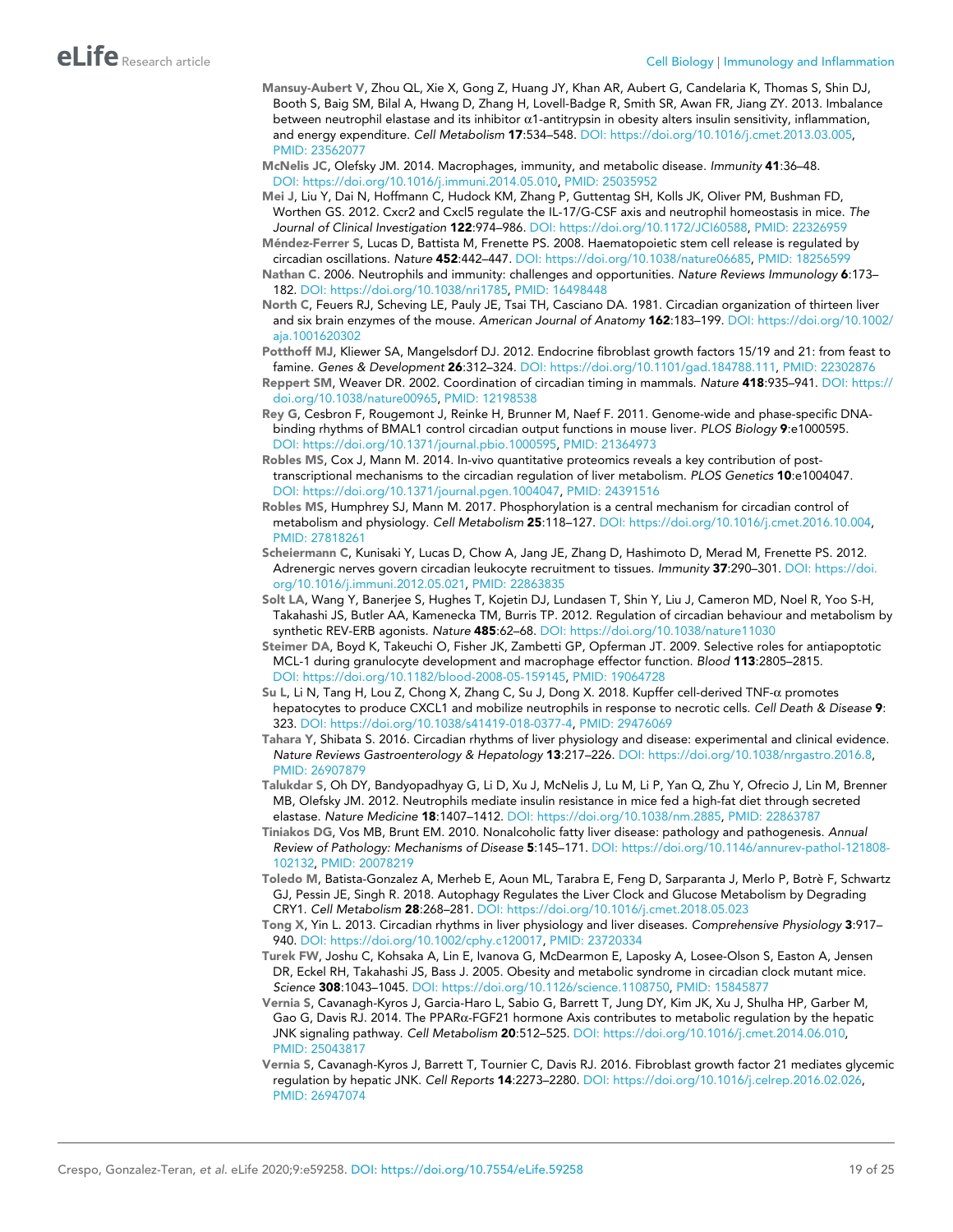- <span id="page-19-0"></span>Xu H, Li H, Woo S-L, Kim S-M, Shende VR, Neuendorff N, Guo X, Guo T, Qi T, Pei Y, Zhao Y, Hu X, Zhao J, Chen L, Chen L, Ji J-Y, Alaniz RC, Earnest DJ, Wu C. 2014. Myeloid Cell-specific Disruption of *Period1* and *Period2* Exacerbates Diet-induced Inflammation and Insulin Resistance. *Journal of Biological Chemistry* 289:16374– 16388. DOI:<https://doi.org/10.1074/jbc.M113.539601>
- Yang X, Downes M, Yu RT, Bookout AL, He W, Straume M, Mangelsdorf DJ, Evans RM. 2006. Nuclear receptor expression links the circadian clock to metabolism. *Cell* 126:801–810. DOI: [https://doi.org/10.1016/j.cell.2006.](https://doi.org/10.1016/j.cell.2006.06.050) [06.050,](https://doi.org/10.1016/j.cell.2006.06.050) PMID: [16923398](http://www.ncbi.nlm.nih.gov/pubmed/16923398)
- Zhang D, Tong X, Arthurs B, Guha A, Rui L, Kamath A, Inoki K, Yin L. 2014. Liver clock protein BMAL1 promotes *de* novo lipogenesis through insulin-mTORC2-AKT signaling. *Journal of Biological Chemistry* 289:25925–25935. DOI: [https://doi.org/10.1074/jbc.M114.567628,](https://doi.org/10.1074/jbc.M114.567628) PMID: [25063808](http://www.ncbi.nlm.nih.gov/pubmed/25063808)
- Zhou P, Ross RA, Pywell CM, Liangpunsakul S, Duffield GE. 2015. Disturbances in the murine hepatic circadian clock in alcohol-induced hepatic steatosis. *Scientific Reports* 4:3725. DOI:<https://doi.org/10.1038/srep03725>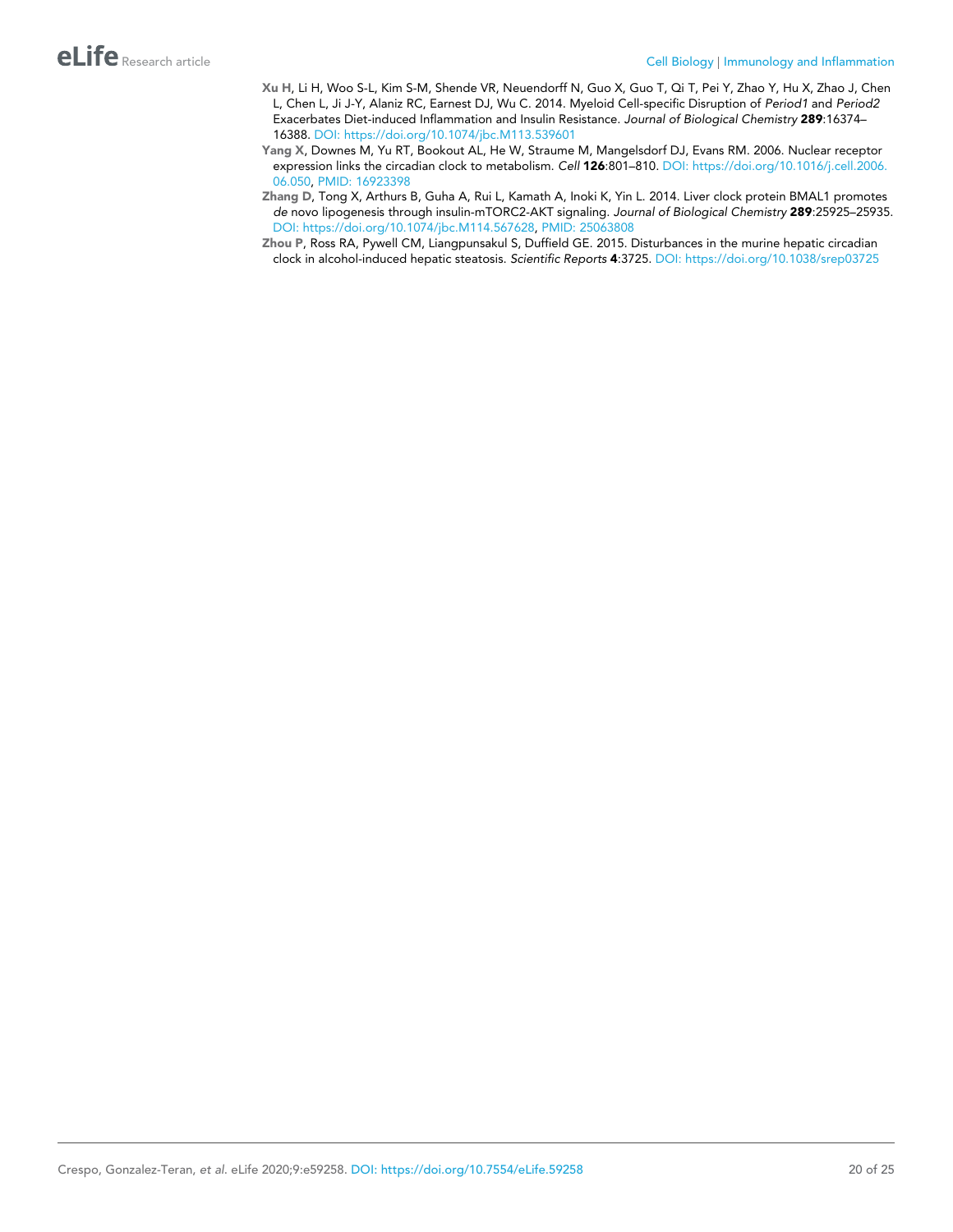# Appendix 1

#### Appendix 1—key resources table

| <b>Reagent type</b><br>(species) or<br>resource | <b>Designation</b>                                                            | Source or reference                       | <b>Identifiers</b>                         | <b>Additional</b><br>information         |
|-------------------------------------------------|-------------------------------------------------------------------------------|-------------------------------------------|--------------------------------------------|------------------------------------------|
| Genetic reagent<br>(M. musculus)                | C57BL/6J background                                                           | Jackson Laboratory                        | Cat# 000664<br>RRID: IMSR<br>JAX:000664    |                                          |
| Genetic reagent<br>(M. musculus)                | B6.129-Mcl1tm3Sjk/J                                                           | Jackson Laboratory                        | Cat# 006088<br>RRID: IMSR<br>JAX:006088    |                                          |
| Genetic reagent<br>(M. musculus)                | B6.Cg-Tg(S100A8-cre,-<br>EGFP)1Ilw/J                                          | Jackson Laboratory                        | Cat# 021614<br>RRID: IMSR<br>JAX:021614    |                                          |
| Genetic reagent<br>(M. musculus)                | B6.129P2-Lyz2tm1(cre)Ifo/J                                                    | Jackson Laboratory                        | Cat# 004781<br>RRID: IMSR<br>JAX:004781    |                                          |
| Genetic reagent<br>(M. musculus)                | B6.129-Mapk12tm1.2                                                            | PMID:26843485                             |                                            |                                          |
| Genetic reagent<br>(M. musculus)                | B6.129-Mapk13tm1.2                                                            | PMID:26843485                             |                                            |                                          |
| Genetic reagent<br>(M. musculus)                | $B6.129 \times 1/SvJ$ -<br>Elanetm1Sds                                        | Jackson Laboratory                        | Cat# 006112<br>RRID: IMSR<br>JAX:006112    |                                          |
| Genetic reagent<br>(M. musculus)                | B6.Cq-Tq(Alb-cre)21Mqn/J                                                      | Jackson Laboratory                        | Cat# 003574<br>RRID: IMSR<br>JAX:003574    |                                          |
| Genetic reagent<br>(M. musculus)                | B6.129-Mapk8LoxP/LoxP<br>Mapk9tm1Flv/J                                        | PMID:19167327                             |                                            |                                          |
| Genetic reagent<br>(M. musculus)                | C57BL/6-Cxcr2tm1Rmra/J                                                        | Jackson Laboratory                        | Cat# 024638<br>RRID: IMSR<br>JAX:024638    |                                          |
| Cell line (H.<br>sapiens)                       | <b>HEK-293</b>                                                                | <b>ATCC</b>                               | Cat# CRL-1573<br>RRID: CVCL<br>0045        |                                          |
| Cell line (M.<br>musculus)                      | Primary hepatocytes                                                           | PMID:26843485                             |                                            |                                          |
| Transfected<br>construct<br>(synthesized)       | $pGIZP$ ( $p\Delta8.9$ - $pVSV-G$ )                                           | Dharmacon                                 | Cat# RHS4349                               | Lentiviral Empty Vector<br>shRNA Control |
| Transfected<br>construct<br>(synthesized)       | pGIZP.shFGF21 (pΔ8.9-<br>pVSV-G)                                              | Dharmacon                                 | Cat#<br>V3LMM 430499                       |                                          |
| Transfected<br>construct<br>(synthesized)       | pGIZP.shFGF21 (pΔ8.9-<br>pVSV-G)                                              | Dharmacon                                 | Cat#<br>V3LMM_430501                       |                                          |
| Biological<br>sample (H.<br>sapiens)            | Liver human samples                                                           | University Hospital of<br>Salamanca-IBSAL | Figure 5-<br>source data 1                 |                                          |
| Antibody                                        | Biotinylated monoclonal rat Miltenyi Biotec<br>anti-mouse Ly6G (Clone<br>1A8) |                                           | Cat# 130-123-<br>854<br>RRID:AB<br>1036098 | 1:20                                     |
| Antibody                                        | Biotinylated monoclonal<br>hamster anti-mouse CD3<br>(Clone 145–2 C11)        | <b>BD</b> Pharmingen                      | Cat# 553057<br>RRID:AB<br>394590           | 1:20                                     |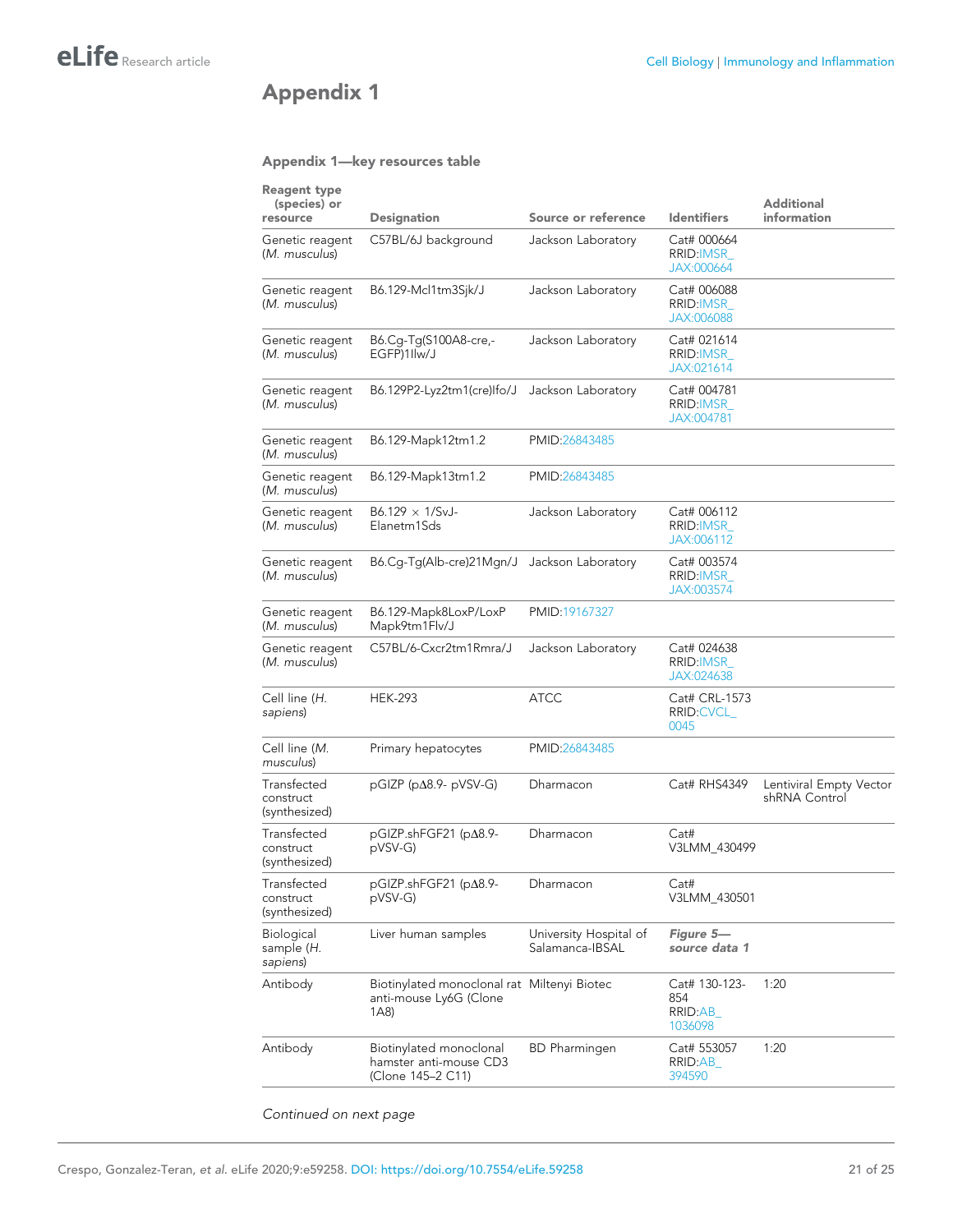| <b>Reagent type</b><br>(species) or<br>resource | <b>Designation</b>                                                                         | Source or reference | <b>Identifiers</b>                        | <b>Additional</b><br>information |
|-------------------------------------------------|--------------------------------------------------------------------------------------------|---------------------|-------------------------------------------|----------------------------------|
| Antibody                                        | Biotinylated monoclonal rat BD Pharmingen<br>anti-mouse B220 (Clone<br>RA3-6B2)            |                     | Cat# 561880<br>RRID:AB<br>10897020        | 1:20                             |
| Antibody                                        | Monoclonal rat anti-mouse Invitrogen<br>CD45 Pacific Orange<br>(Clone 30-F11)              |                     | Cat# MCD4530<br>RRID:AB<br>2539700        | Flow cytometry<br>1:100          |
| Antibody                                        | Monoclonal rat anti-mouse BD Pharmingen<br>CD11b FITC (Clone M1/70)                        |                     | Cat# 557396<br>RRID:AB<br>396679          | Flow cytometry<br>1:100          |
| Antibody                                        | Monoclonal rat anti-mouse BD Pharmingen<br>Ly6C/G APC (Clone RB6-<br>8C <sub>5</sub> )     |                     | Cat# 553129<br>RRID:AB<br>398532          | Flow cytometry<br>1:200          |
| Antibody                                        | Monoclonal rat anti-mouse eBioscience<br>F4/80 PE-Cy7 (Clone BM8)                          |                     | Cat# 25480182<br>RRID:AB<br>469653        | Flow cytometry<br>1:100          |
| Antibody                                        | Monoclonal rat anti-Mouse BD Bioscience<br>Ly-6G PE (Clone 1A8)                            |                     | Cat# 551461<br>RRID:AB<br>394208          | Flow cytometry<br>1:200          |
| Antibody                                        | Polyclonal Chicken Anti<br>Goat IgG (H+L) Alexa Fluor<br>647                               | Invitrogen          | Cat# A-21469<br>RRID:AB<br>2535872        | Flow cytometry 1:500             |
| Antibody                                        | Polyclonal rabbit anti-<br>mouse FGF21                                                     | <b>BioVendor</b>    | Cat#<br>RD281108100<br>RRID:AB<br>2034054 | <b>WB</b><br>1:1000              |
| Antibody                                        | Monolconal rabbit anti-<br>phospho<br>SAPK/JNK (T183/Y185)<br>(Clone 81E11)                | Cell Signaling      | Cat# 4668S<br>RRID:AB<br>823588           | <b>WB</b><br>1:1000              |
| Antibody                                        | Polyclonal rabbit anti-<br>SAPK/JNK                                                        | Cell Signaling      | Cat# 9252S<br>RRID:AB<br>2250373          | <b>WB</b><br>1:1000              |
| Antibody                                        | Polyclonal rabbit anti-<br>phospho c-jun                                                   | Cell Signaling      | Cat# 9164L<br>RRID:AB<br>330892           | <b>WB</b><br>1:1000              |
| Antibody                                        | Monoclonal rabbit anti-c-<br>jun (Clone 60A8)                                              | Cell Signaling      | Cat# 9165S<br>RRID:AB<br>2130165          | <b>WB</b><br>1:1000              |
| Antibody                                        | Monoclonal rabbit anti-<br>Acetyl-CoA<br>carboxylase (Clone<br>C83B10)                     | Cell Signaling      | Cat# 3676S<br>RRID:AB_<br>2219397         | <b>WB</b><br>1:1000              |
| Antibody                                        | Monoclonal mouse anti-<br>vinculin (Clone hVIN-1)                                          | Sigma               | Cat# V9131<br>RRID:AB_<br>477629          | WB<br>1:5000                     |
| Antibody                                        | Polyclonal goat anti-Mouse ThermoFisher<br>lgG.<br>(H+L) Secondary Antibody,<br><b>HRP</b> |                     | Cat# 31430<br>RRID:AB_<br>228307          | WB<br>1:5000                     |
| Antibody                                        | Polyclonal goat anti-Rabbit ThermoFisher<br>laG<br>(H+L) Secondary Antibody,<br><b>HRP</b> |                     | Cat# 31460<br>RRID:AB_<br>228341          | WB<br>1:5000                     |
| Antibody                                        | Monoclonal rat anti-mouse BD Pharmingen<br>CD31 (Clone MEC 13.3)                           |                     | Cat# 553370<br>RRID:AB<br>394816          | IF<br>1:200                      |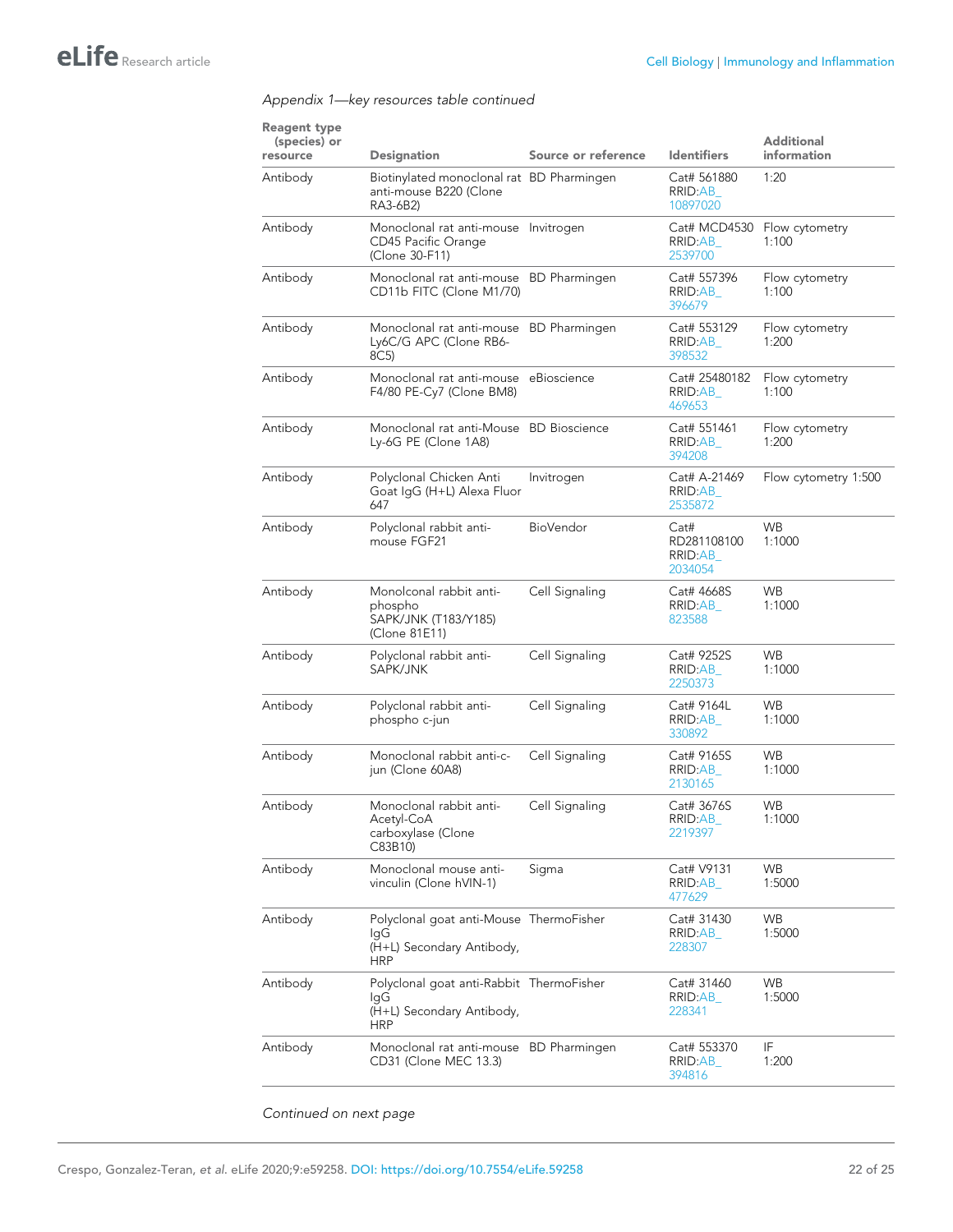| Reagent type<br>(species) or<br>resource | <b>Designation</b>                                                        | Source or reference        | <b>Identifiers</b>                         | <b>Additional</b><br>information |
|------------------------------------------|---------------------------------------------------------------------------|----------------------------|--------------------------------------------|----------------------------------|
| Antibody                                 | Monoclonal rabbit anti-<br>mouse<br>S100A9 (mrp14) (Clone<br>EPR22332-75) | Abcam                      | Cat# AB242945 IF<br>RRID:AB<br>2876886     | 1:100                            |
| Antibody                                 | Polyclonal goat anti-mouse RD System<br>Clec <sub>4f</sub>                |                            | Cat# AF2784<br>RRID:AB<br>2081339          | IF/Flow cytometry<br>1:200       |
| Antibody                                 | Polyclonal donkey anti rat<br>IgG Alexa 488                               | ThermoFisher               | Cat# A-21208<br>RRID:AB<br>2535794         | IF<br>1:200                      |
| Antibody                                 | Polyclonal Donkey Anti-<br>Rabbit IqG Cy3<br>AffiniPure Fab Fragment      | Jackson Laboratories       | Cat# 711-167-<br>003<br>RRID:AB<br>2340606 | IF<br>1:200                      |
| Antibody                                 | Polyclonal Donkey Anti<br>Goat<br>IgG (H+L) Alexa Fluor 633               | ThermoFisher               | Cat# A21082<br>RRID:AB<br>10562400         | IF<br>1:200                      |
| Antibody                                 | Monoclonal rat anti-mouse Abcam<br>S100A9<br>(Mrp-14) (Clone 2B10)        |                            | Cat# AB105472 IF<br>RRID:AB<br>10862594    | 1:200                            |
| Antibody                                 | Polyclonal rabbit anti-<br>neutrophil elastase                            | Abcam                      | Cat# AB68672<br>RRID:AB<br>1658868         | IF<br>1:200                      |
| Antibody                                 | Polyclonal goat Anti-Rabbit ThermoFisher<br>Alexa Fluor 405               |                            | Cat# A-31556<br>RRID:AB<br>221605          | IF<br>1:200                      |
| Antibody                                 | Polyclonal goat Anti-Rat<br>IgG Alexa Fluor 568                           | ThermoFisher               | Cat# A-11077<br>RRID:AB<br>2534121         | IF<br>1:500                      |
| Sequence-<br>based reagent               | RT-qPCR primers                                                           | Sigma-Aldrich              |                                            |                                  |
| Peptide,<br>recombinant<br>protein       | Recombinant Mouse<br>Neutrophil Elastase/EL                               | R and D Systems            | Cat# 4517-SE-<br>010                       |                                  |
| Peptide,<br>recombinant<br>protein       | Collagenase A                                                             | Roche                      | Cat# 10 103 586<br>001                     |                                  |
| Peptide,<br>recombinant<br>protein       | Collagenase Type 1 CLS1                                                   | Worthington<br>Biochemical | Cat# LS004197                              |                                  |
| Peptide,<br>recombinant<br>protein       | Liberase TL                                                               | Sigma                      | Cat#<br>5401020001                         |                                  |
| Peptide,<br>recombinant<br>protein       | DNase Type II-S                                                           | Sigma-Aldrich              | Cat# D4513                                 |                                  |
| Commercial<br>assay or kit               | Serum Triglyceride<br>Determination Kit                                   | Sigma-Aldrich              | Cat# TR0100-<br>1KT                        |                                  |
| Commercial<br>assay or kit               | Mouse Neutrophil<br>Elastase/<br>ELA2 DuoSet ELISA                        | R and D systems            | Cat# DY4517-<br>05                         |                                  |
| Commercial<br>assay or kit               | RNa easy Mini Kit                                                         | Qiagen                     | Cat# 74106                                 |                                  |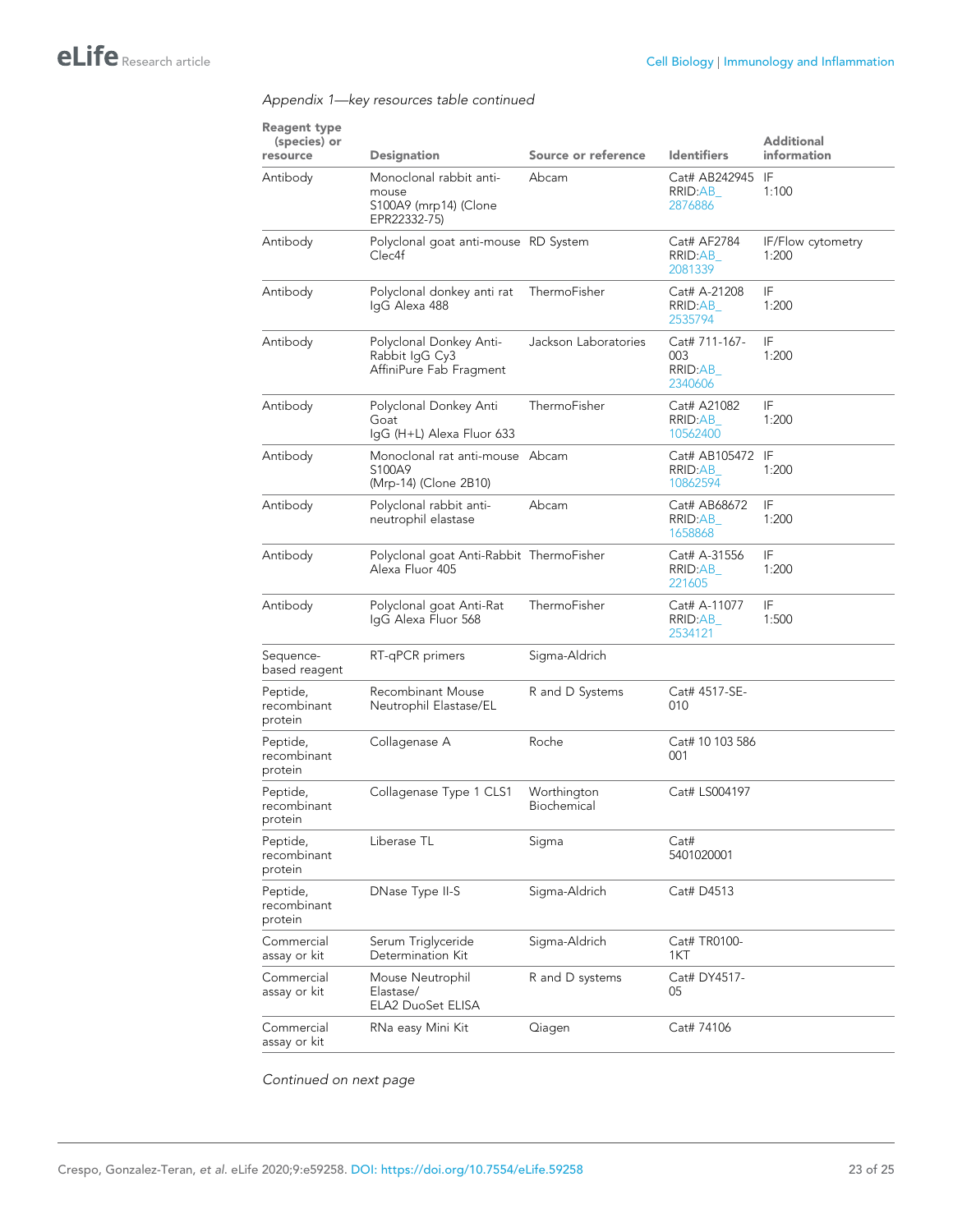| <b>Reagent type</b><br>(species) or<br>resource | <b>Designation</b>                                                 | Source or reference                | <b>Identifiers</b>                                    | Additional<br>information |
|-------------------------------------------------|--------------------------------------------------------------------|------------------------------------|-------------------------------------------------------|---------------------------|
| Commercial<br>assay or kit                      | High-Capacity cDNA<br>Reverse<br>Transcription Kit                 | <b>Applied Biosystems</b>          | Cat# 4368814                                          |                           |
| Chemical<br>compound, drug                      | Fast SYBR Green Master<br>Mix                                      | <b>Applied Biosystems</b>          | Cat# 4385616                                          |                           |
| Chemical<br>compound, drug                      | Percoll                                                            | <b>GE</b> Healthcare               | Cat# 17-0891-<br>01                                   |                           |
| Chemical<br>compound, drug                      | Palmitic acid                                                      | Sigma-Aldrich                      | Cat# P0500                                            |                           |
| Chemical<br>compound, drug                      | N-Formil Met-Leu-Phe<br>(FMLP)                                     | Sigma-Aldrich                      | Cat# F3506                                            |                           |
| Chemical<br>compound, drug                      | SP600125 (SAPK inhibitor)                                          | Santa Cruz<br>Biotechnology        | Cat# sc-200635                                        |                           |
| Chemical<br>compound, drug                      | Amersham ECL Prime<br>Western<br><b>Blotting Detection Reagent</b> | <b>GE</b> Healthcare               | Cat# RPN2232                                          |                           |
| Chemical<br>compound, drug                      | Fluoromount-G                                                      | SouthernBiotech                    | Cat# 0100-01                                          |                           |
| Chemical<br>compound, drug                      | Sucrose                                                            | Sigma-Aldrich                      | Cat# S8501                                            |                           |
| Chemical<br>compound, drug                      | <b>SYTOX Green Nucleic</b><br>Acid Stain - 5 mM                    | ThermoFisher                       | Cat# S7020                                            |                           |
| Chemical<br>compound, drug                      | VECTASHIELD Antifade<br><b>Mounting Medium</b>                     | Vector Lab                         | Cat# H-1000                                           |                           |
| Software,<br>algorithm                          | GraphPad PRISM                                                     | GraphPad Software                  | RRID:SCR<br>002798                                    |                           |
| Software,<br>algorithm                          | Photoshop CS6                                                      | Adobe                              | RRID:SCR<br>014199                                    |                           |
| Software,<br>algorithm                          | Fiji/Image J software                                              | Fiji-Image J                       | https://imagej.<br>nih.gov/ij/<br>RRID:SCR_<br>003070 |                           |
| Software,<br>algorithm                          | FlowJo                                                             | FlowJo                             | https://www.<br>flowjo.com/<br>RRID:SCR_<br>008520    |                           |
| Software,<br>algorithm                          | Leica LAS X                                                        | Leica Software                     | RRID:SCR<br>013673                                    |                           |
| Other                                           | Hematoxylin                                                        | Sigma                              | Cat# H3136                                            |                           |
| Other                                           | Eosin Y Alcoholic                                                  | Thermo Scientific                  | Cat# 6766008                                          |                           |
| Other                                           | OCT                                                                | Tissue-Tek                         | Cat# 4583                                             |                           |
| Other                                           | Oil Red O (C.I.26125)                                              | American Master<br>Tech Scientific | Cat# SPO1077                                          |                           |
| Other                                           | 70 µM cell strainers                                               | Corning Falcon                     | Cat# 352350                                           |                           |
| Other                                           | 22 µM filter                                                       | Sigma-Aldrich                      | Cat#<br>SLGPM33RS                                     |                           |
| Other                                           | Amicon Ultra centrifugal<br>filters                                | Sigma-Aldrich                      | Cat#<br>UFC800324                                     |                           |
| Other                                           | Magnetic streptavidin<br>microbeads                                | Miltenyi Biotec                    | Cat# 130-048-<br>101                                  |                           |